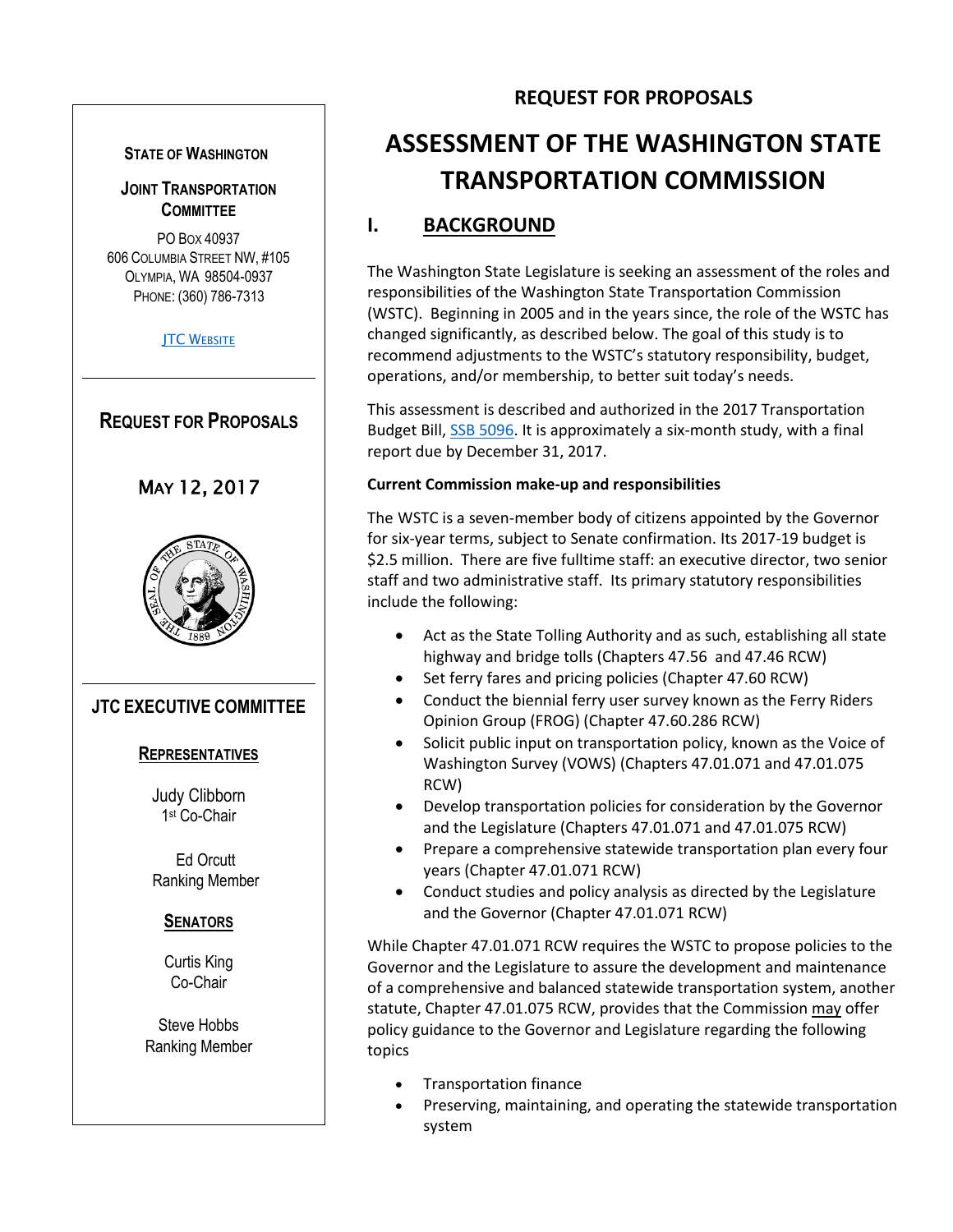- Transportation infrastructure needs
- Promoting best practices for adoption and use by transportation-related agencies and programs
- Transportation efficiencies that will improve service delivery and intermodal coordination and connectivity
- Improved planning and coordination among transportation agencies and providers
- Use of intelligent transportation systems and other technology-based solutions

The Commission meets monthly except for August. In 2017, six two-day meetings are scheduled in Olympia (January, February, March, May, October, December) and five one-day meetings are scheduled throughout the state (April in Centralia, June in Leavenworth, July in Kent, September in Friday Harbor, and November in Spokane Valley).

#### **2005 changes to Washington State Transportation Commission responsibilities**

Prior to 2005, the WSTC had a broad role that included overseeing the Washington State Department of Transportation (WSDOT), proposing WSDOT's budget, and authorizing departmental request legislation. The WSTC also appointed the Secretary of Transportation. That changed in 2005 when the Legislature made WSDOT a gubernatorial cabinet agency [\(ESB 5513\)](http://lawfiles/biennium/2005-06/Pdf/Bills/Senate%20Passed%20Legislature/5513.PL.pdf), and transferred the authority to propose WSDOT's budgets and legislation to the Governor-appointed Secretary of Transportation.

Under that legislation, the WSTC retained certain authority including statewide transportation planning, bonds issuance, serving as the state's toll authority and setting ferry fares. In addition, the legislation expanded the WSTC's role as a public forum for transportation policy development. Their role has subsequently changed further, and the Commission is no longer involved in issuing bonds.

ESB 5513 resulted in considerable changes in the job of the Transportation Commissioner. Prior to 2005, Commissioners were members of a small board in charge of WSDOT. After 2005, their roles regarding the oversight of WSDOT were much more limited, though they retained the responsibility of setting toll rates and ferry fares, soliciting public input on the transportation system, and developing transportation policies, among other duties.

#### **Transportation Commissioner turnover**

State law calls for seven transportation Commissioners appointed for no more than two consecutive six-year terms (RCW 47.01.051). In recent years, twelve [Commissioners have resigned their](http://leg.wa.gov/JTC/Documents/Studies/CommissionStudy/CommissionerTerms.pdf) positions short of the [twelve-year limit,](http://leg.wa.gov/JTC/Documents/Studies/CommissionStudy/CommissionerTerms.pdf) leading to considerable turnover on the Commission. Since 2013, the Governor has appointed eight new Commissioners due to vacancies not resulting from the 12-year limit on service, and there is a ninth vacancy yet to be filled. The Governor's staff have said the primary reason for the resignations was the length and frequency of meetings. Prior to 2005, Commissioners were more likely to serve their full 12 years, though some still resigned early or did not seek a second term.

#### **Road Usage Charge Study**

In 2012, the Legislature directed the Transportation Commission, in close cooperation with WSDOT and with guidance from a multi-stakeholder steering committee, to conduct an assessment of road usage charging and determine if it is feasible. A Road Usage Charge (RUC) is a per mile charge drivers would pay for the use of the roads, rather than paying by the gallon of gas. If implemented, it would replace the gas tax statewide.

The Legislature has expressed continued support for the WSTC's work on the RUC, appropriating \$2.4 million in state and federal funds to the Commission for this study in the past five years. The **[Road Usage Charge web](https://waroadusagecharge.org/) site** has more details on this ongoing project, the RUC Steering Committee, and the upcoming RUC pilot project, for which the Legislature has appropriated \$3.8 million in federal funds.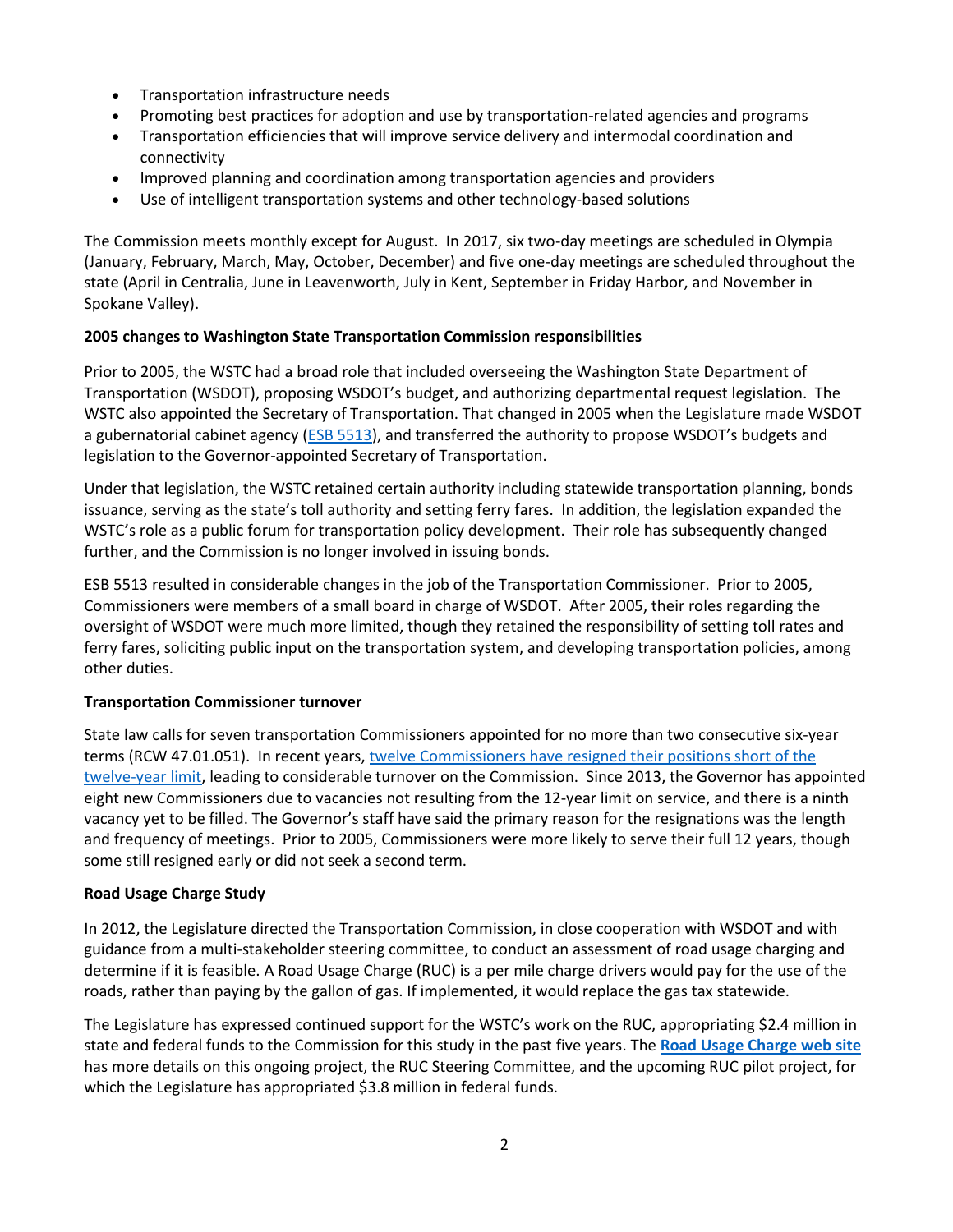#### **Public outreach**

As required by law, the WSTC conducts surveys of ferry customers at least every two years, and statewide citizen surveys on transportation policy and funding issues. The WSTC established two online panels to do this – the FROG and the VOWS.

#### **WSTC proposal for increased transportation revenue and spending**

In 2015, after several years of work, the Legislature approved and the Governor signed the Connecting Washington Program, a 16-year, \$16 billion investment package funded with an 11.9 cent gas tax increase. Under its statutory authority to provide policy guidance (Chapters 47.01.071 and 47.01.175 RCW), the Commission developed a [proposal](http://wstc.wa.gov/CommissionLibrary/documents/2014_AnnualReport2014.pdf) for a 15 cent gas tax increase and forwarded it to the Governor and the Legislature in early 2015.

#### **Public private partnerships**

[Washington's P3 law and program](http://leg.wa.gov/JTC/trm/Documents/TRM%202017%20Update/12%20-%20Public%20Private%20Partnerships%20-%20%20Final.pdf) includes roles for both WSDOT and the Transportation Commission. [WSTC's](http://wstc.wa.gov/StudiesSurveys/Non-TollingPublicPrivatePartnerships.htm)  [role in P3s](http://wstc.wa.gov/StudiesSurveys/Non-TollingPublicPrivatePartnerships.htm) includes overseeing certain aspects of the WSDOT [Innovative Partnerships Program](http://www.wsdot.wa.gov/Funding/Partners/Default.htm) including: approving and reviewing contracts, adopting rules to implement and govern the program, solicit concepts or proposals for eligible projects, and select potential projects based on the proposals received. (Chapter 47.29 RCW)

#### **Transportation plans**

The Legislature has appropriated funds to the WSTC over the years to prepare a [statewide transportation policy](http://leg.wa.gov/JTC/trm/Documents/TRM%202017%20Update/23%20-%20State%20Plans%20-%20Final.pdf)  [plan,](http://leg.wa.gov/JTC/trm/Documents/TRM%202017%20Update/23%20-%20State%20Plans%20-%20Final.pdf) which WSTC is statutorily required to produce. However, WSDOT has a multi-million dollar planning program which prepares the long-term multimodal transportation plan, and seven modal plans covering [Aviation,](http://wsdot.wa.gov/aviation/SystemPlan/default.htm) [Ferries,](http://wsdot.wa.gov/Ferries/Planning/ESHB2358.htm) [Rail,](http://wsdot.wa.gov/Rail/staterailplan.htm) [Freight,](http://wsdot.wa.gov/Freight/freightmobilityplan.htm) [Bicycle and Pedestrian,](http://wsdot.wa.gov/bike/bike_plan.htm) [Highway System Plan,](http://wsdot.wa.gov/planning/hsp.htm) [Statewide Public Transportation](http://wsdot.wa.gov/Transit/TransportationPlan/default.htm)  [Plan.](http://wsdot.wa.gov/Transit/TransportationPlan/default.htm)

### **II. SCOPE OF WORK**

The purpose of the study is as follows:

- Review the current membership, functions, powers and duties of the Transportation Commission beyond: those granted as the tolling authority, and for the adoption of ferry fares and pricing policies, and for work related the Road Usage Charge pilot project as directed by the Legislature.
- Evaluate the extent to which current powers and duties overlap and/or duplicate those of other agencies, or are of limited value to the Legislature and Governor.
- Review the Commission's budget to ensure it is appropriate for the roles and responsibilities it is directed to do by statute, and by the Legislature and Governor.
- Consider alternative roles for the Transportation Commission that better suit the needs of the Legislature and Governor, and provide for a more stable and productive Commission.
- Recommend changes, as appropriate, to the operations, duties, membership and/or budget of the Commission to make it better fit today's needs.

**Staff Workgroup**. The Joint Transportation Committee (JTC) will form a Staff Workgroup to provide support during the study. The Staff Workgroup will be comprised of staff from the JTC, the House and Senate Transportation Committees, the Transportation Commission, WSDOT, and the Governor's Office of Financial Management.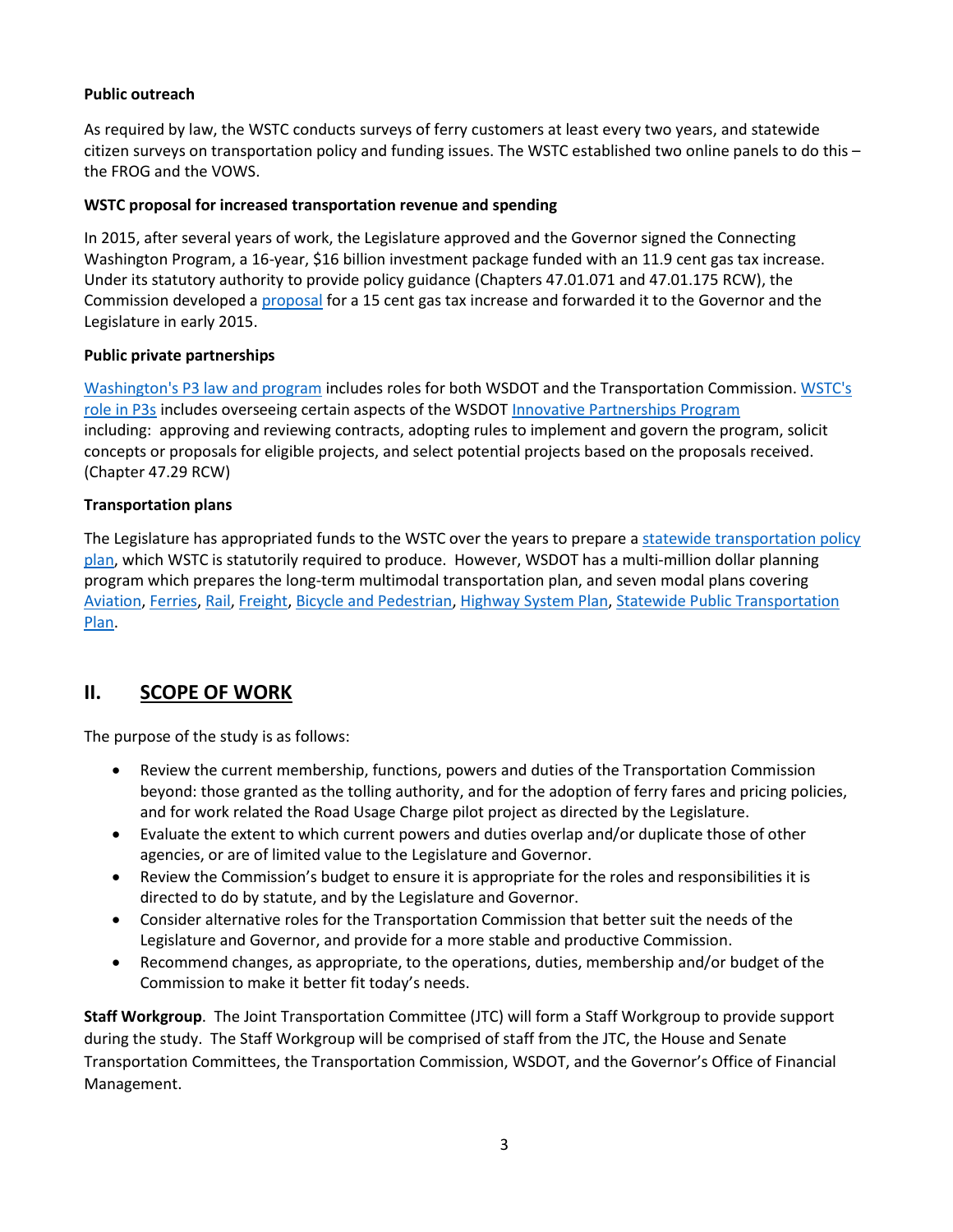# **TASKS TO BE COMPLETED IN STUDY**

The description of tasks below is not intended to fully encompass the study tasks, but instead includes the minimum requirements, in order to provide the Consultant with a framework for the study. **Consultants are strongly encouraged to recommend additions and/or alternatives to better accomplish the study's objectives.**

It will be important for the Consultant to understand up front what key legislators know and believe, and what they are seeking from the study. Thus, interviews with the four legislators who comprise JTC Executive Committee are strongly advised, both at the beginning of and during the study.

# **TASK 1: REVIEW CURRENT MEMBERSHIP, FUNCTIONS, POWERS AND DUTIES OF THE WSTC**

In Task 1, the Consultant will review the current membership, functions, powers and duties of the Transportation Commission. While this will include all roles and responsibilities, this assessment is not focused on those granted to the Commission as the tolling authority and for the adoption of ferry fares and pricing policies, or for work related the Road Usage Charge study and pilot project. However, the Consultant will need to understand those responsibilities excluded from the primary work of this assessment, in order to understand budget implications and develop recommendations for adjustments.

To help understand why there has been such turnover of Commissioners in recent years, the Consultant is advised to interview a number of current Commissioners as well as some Commissioners who have recently resigned their positions before completing twelve years of service, and the Governor's staff who recruits candidates for appointment. Staff will provide names and contact information for these Commissioners and staff.

# **TASK 2: BUDGET REVIEW**

Task 2 involves a review of the Commission's budget to identify how it is currently spent, the extent to which it is appropriate for the Commission's current roles, responsibilities and operations, and to understand how it might be changed in the development of Tasks 4 and 5 below.

The Consultant will have assistance in this Task from legislative and executive branch staff familiar with the development and expenditure of the Commission's budget.

Deliverable: One white paper covering Tasks 1 and 2

# **TASK 3: IDENTIFY OVERLAP AND DUPLICATION**

In Task 3, the Consultant will evaluate the extent to which current Commission powers and duties overlap and/or duplicate those of other agencies, or are of limited value to the Legislature and the Governor. To the extent duplication is identified, recommend whether changes should be enacted as part of Task 5 below.

The Consultant should consider interviewing key legislators and Governor's staff, as well as others, in conducting Task 3.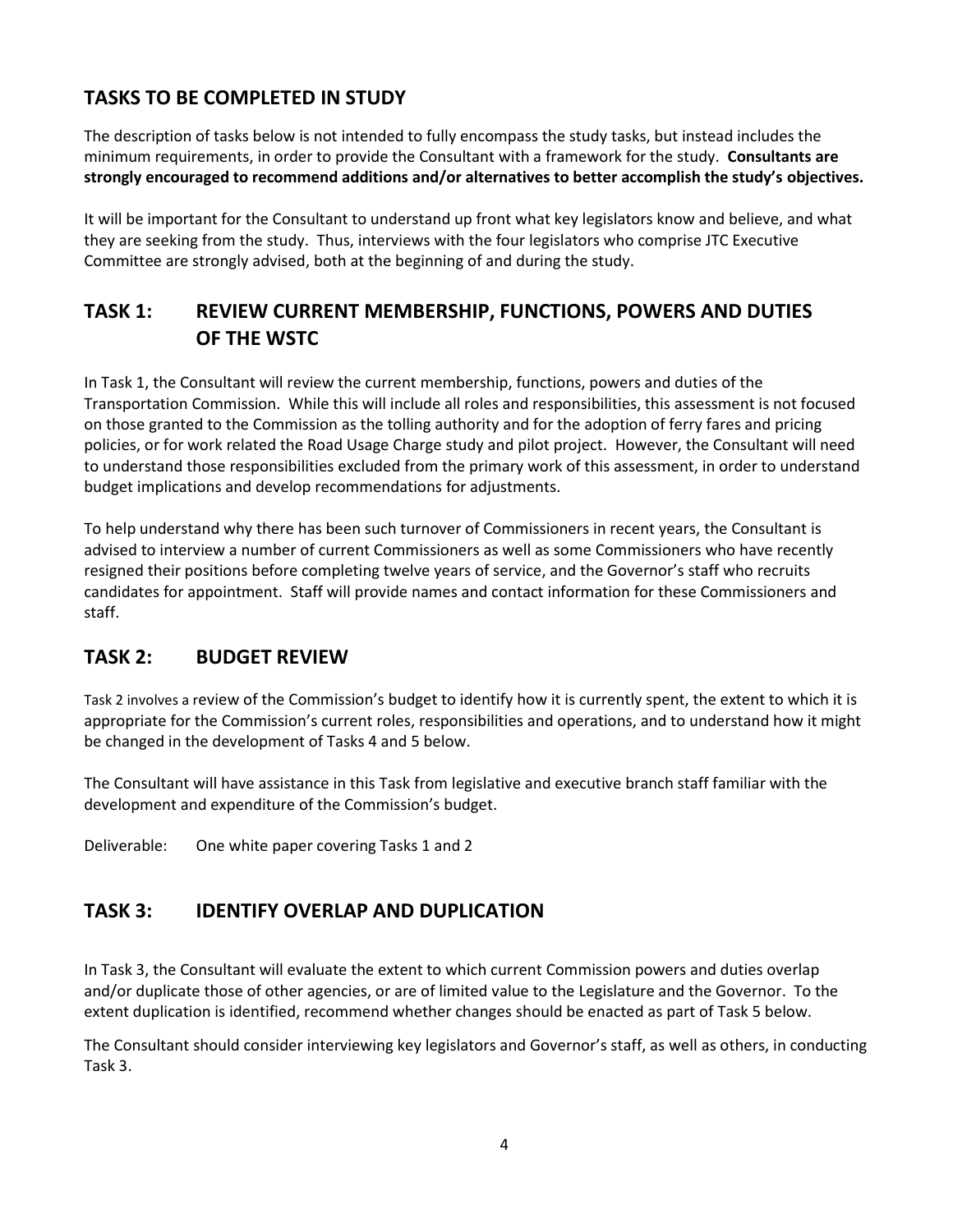# **TASK 4: CONSIDER ALTERNATIVE ROLES**

Task 4 is a research task to identify potential alternative roles for the Transportation Commission.

Commission staff have prepared a [report](http://leg.wa.gov/JTC/Documents/Studies/CommissionStudy/RolesofTransportationCommissionsUS.pdf) showing roles and responsibilities for Transportation Commissions across the country, which may be a helpful starting point in working on this Task; however, the Consultant should not be limited to just this report.

There is no preconceived notion of additional duties that should or might be assigned to the WSTC. Rather, the Task is to review responsibilities of other Transportation Commissions to identify whether any would be a good fit for the WSTC and provide for a more stable and productive Commission, and at the same time better suit the needs of the Legislature and the Governor.

Deliverable: One white paper covering Tasks 3 and 4

### **TASK 5: RECOMMEND CHANGES**

In Task 5, the Consultant will recommend changes, if appropriate, to the operations, duties, membership, and/or budget of the Commission to make the necessary adjustments to better fit today's needs. The Consultant also should identify the statutes that would need to be changed to implement the recommendations; the Staff Workgroup will provide assistance with identifying the statutory changes.

Deliverable: White paper

### **TASK 6: WORK WITH STAFF WORKGROUP**

**Staff Workgroup**. The JTC will appoint a Staff Workgroup comprised of staff from the JTC, House and Senate Transportation Committees, the Transportation Commission, WSDOT and the Office of Financial Management. The Staff Workgroup will provide support during the study.

The Consultant should expect to meet with the Staff Workgroup at least twice during the study, and shall include in its proposal a schedule for proposed meetings. The JTC Project Manager will help to identify appropriate roles and participation for the Staff Workgroup.

### **TASK 7: PRESENTATIONS**

The Consultant will provide study updates and presentations as follows:

- One or more conference call with the four JTC Executive Committee Members (chairs and ranking members of the House and Senate Transportation Committees) during the study, at a date to be determined later.
- In-person presentation of the draft report on November 14, 2017, at the JTC meeting in SeaTac at the DoubleTree by Hilton on International Boulevard.
- One presentation each to the House and Senate Transportation Committees during the 2018 legislative session, *at the Committee Chairs' discretion*. These two presentations would occur on the same day, which would probably be in January 2018.
- One presentation to the Washington State Transportation Commission in January, February or March, 2018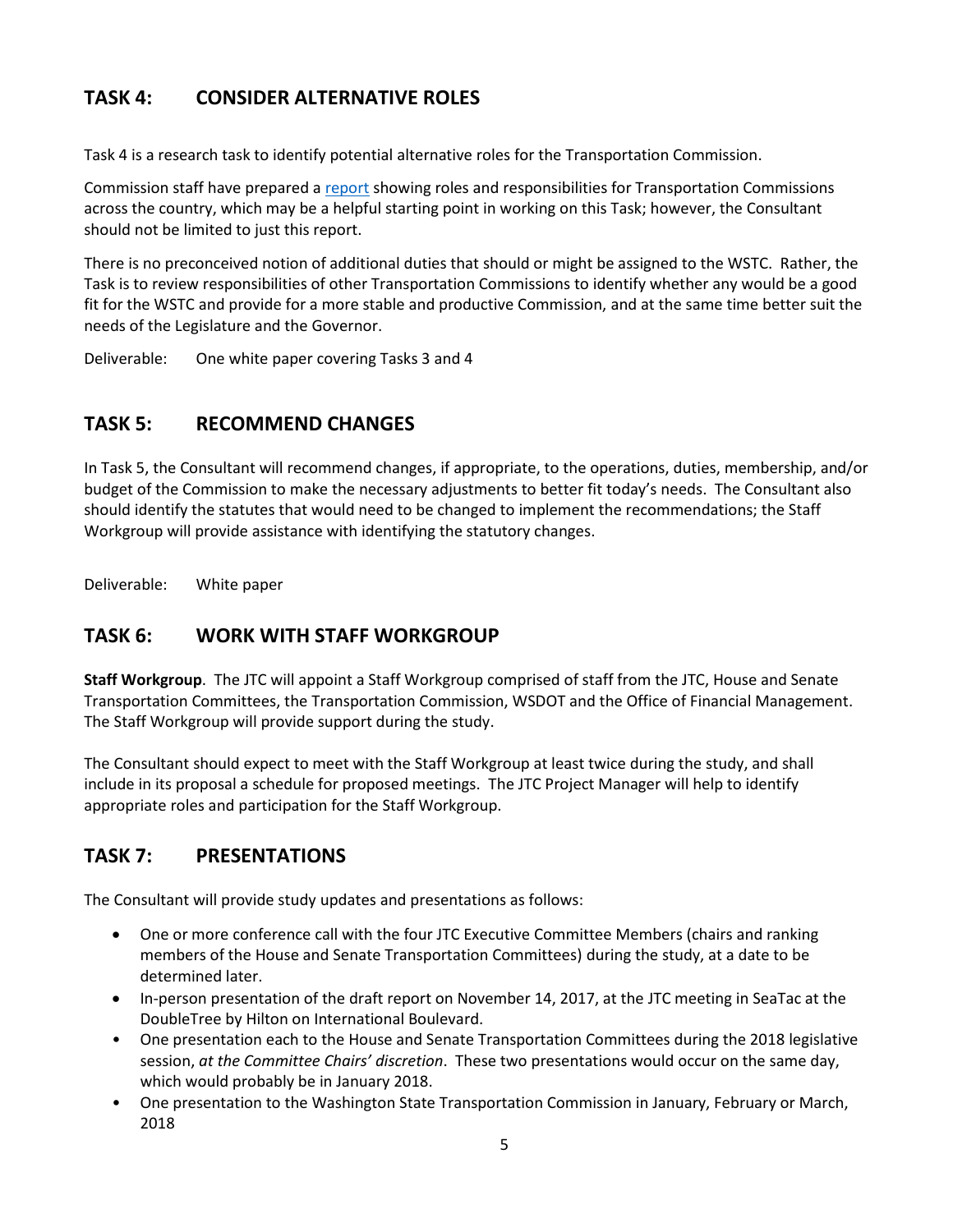### **TASK 8: DRAFT AND FINAL REPORTS**

The Consultant will prepare a draft and a draft final report of the study, which shall include all study findings and recommendations, as well as the deliverables described in Tasks 1-5, and a summary of the study process.

The study recommendations shall be those of the Consultant.

The Consultant shall present a draft of each report to the JTC Project Manager and Staff Workgroup, for comments and suggestions. The Consultant shall work with the JTC Project Manager on review of the draft reports, and shall incorporate any needed changes.

Draft report. The Consultant will present the draft report to the Joint Transportation Committee for review and discussion on November 14, 2017, in SeaTac.

Draft final report. The draft final report is due by December 4, 2017. Please note that it becomes the Final Report only after the JTC Executive Committee votes on accepting the report, which will likely occur at the December 14, 2017, JTC meeting in Olympia.

Deliverable: Draft and Final Reports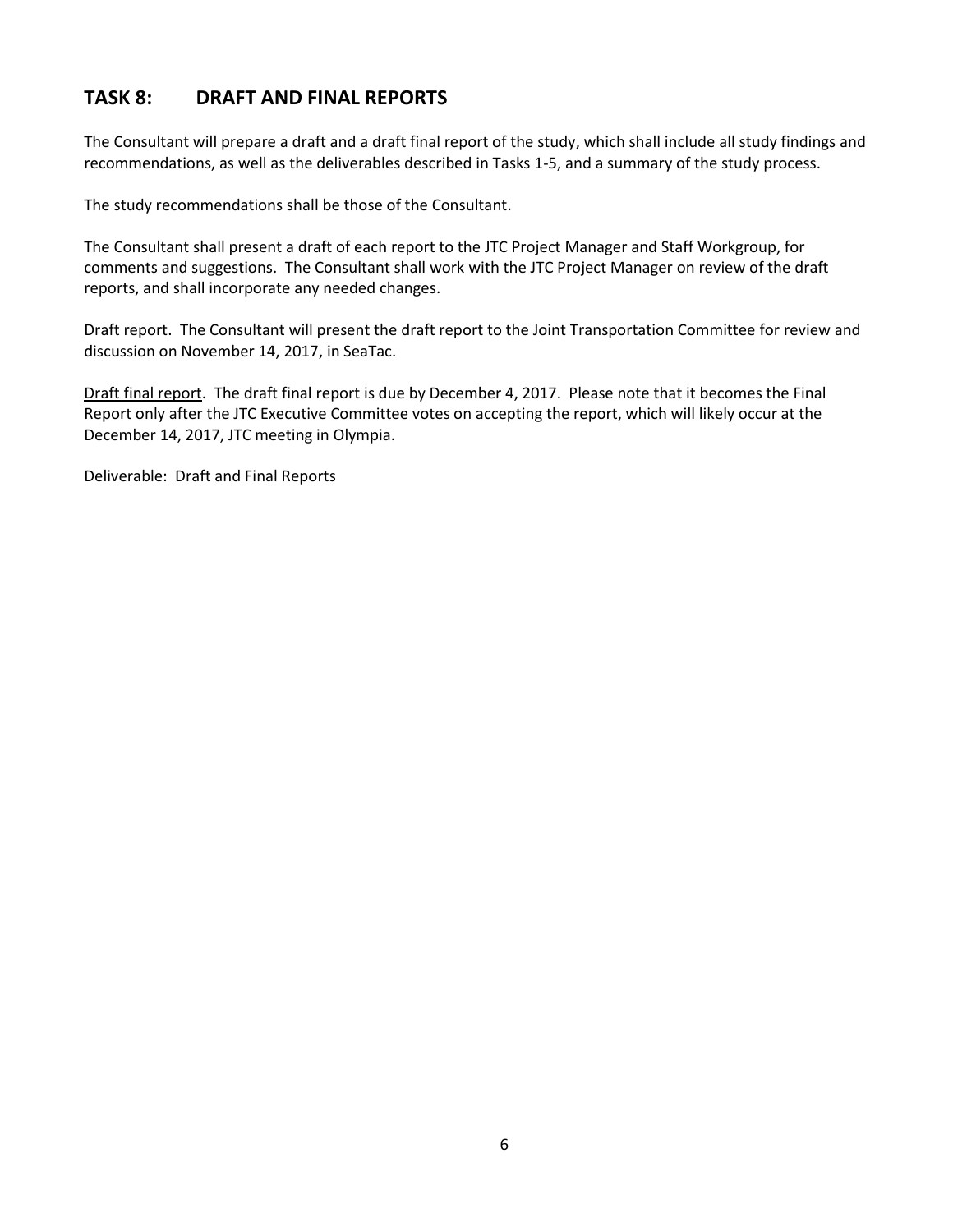### **III. CONTRACT DELIVERABLES**

The successful Consultant will provide the following services and deliverables:

- 1. Within five (5) calendar days of the announcement of the apparent successful Consultant, the Consultant shall submit a work plan to meet the requirements of Section II of this RFP, with any changes necessary based on additional information. The work plan shall include:
	- Specific steps detailing how this study will be carried out
	- The specific tasks to be performed and by whom
	- The expected duration and level of effort in hours by person for each task
	- The specific data that will be needed, along with data sources and
	- A schedule for performing the tasks
	- A detailed budget

The JTC Project Manager will review, comment on, and approve the final work plan. Any subsequent changes to the work plan shall also require approval by the JTC Project Manager.

- 2. In conducting the study, the Consultant shall coordinate and facilitate the Staff Workgroup meetings. The Consultant shall expect to provide meeting materials. JTC staff will assist with scheduling meetings and securing meeting locations. If catering is needed for Staff Workgroup meetings, JTC will pay for and make those arrangements.
- 3. The Consultant Project Manager shall have, at a minimum, twice-monthly scheduled conference calls with the JTC Project Manager. This requirement may be changed by mutual agreement of the Consultant and JTC Project Manager.
- 4. The Consultant shall prepare and present to the JTC Project Manager, monthly written progress reports that address and summarize the issues in the Consultant's contracted Scope of Work and Work Plan.
- 5. The Consultant shall prepare draft white papers as described above in Tasks 1-5. These white papers will be included in the Draft and Final Reports. The Consultant shall present draft white papers to the JTC Project Manager and Staff Workgroup, for comments and suggestions. The Consultant shall work with the JTC Project Manager on review of the draft white papers, and incorporate any needed changes.
- 6. The Consultant shall present a draft of the draft and final reports to the JTC Project Manager and Staff Workgroup for comments and suggestions. The draft report is due on November 2, 2017, and the draft final is due on December 4, 2017. The Consultant shall work with the JTC Project Manager on review of the draft reports, and incorporate any needed changes.
- 7. The Consultant shall deliver 25 printed and appropriately bound color copies of the accepted Final Report, and an electronic version suitable as printing "master" (Word and PDF) and for web-based distribution.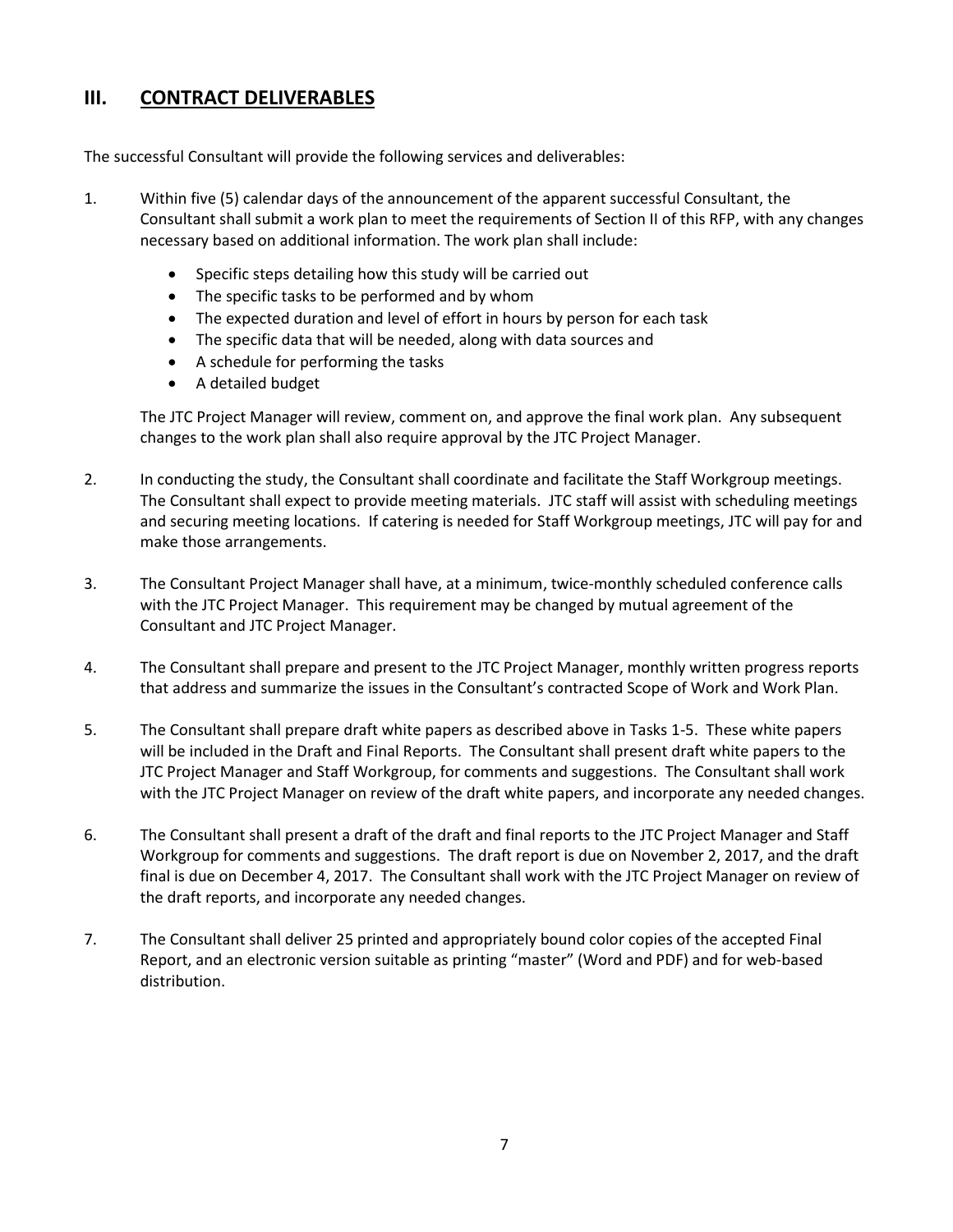### **IV. OVERSIGHT AND ADMINISTRATIVE RESPONSIBILITY**

The JTC will have prime oversight for this study. The clients of this study are the four JTC Executive Committee Members (the Chairs and Ranking Members of the House and Senate Transportation Committees), who are represented in day-to-day study activities by the JTC Project Manager.

JTC staff will be responsible for the following activities:

- Prepare, publish and administer the RFP process
- Coordinate the Consultant selection process and negotiate the contract
- Administer the contract (review and approve invoices, ensure milestones are being met, etc.)
- Attend regularly scheduled briefings with Consultant
- Receive, evaluate and edit Consultant products
- Oversee communications and meetings between JTC, the Consultant and the Staff Workgroup

### **V. QUALIFICATIONS**

- Bidder must be licensed to do business in the state of Washington.
- JTC shall also examine Bidder for responsibility. Responsibility shall include such measures as insurance coverage that meets state requirements, references, prior experience and satisfaction of existing clients, and other information related to responsibility.

### **VI. DEFINITIONS**

- **Apparently Successful Bidder or Apparently Successful Consultant** the Bidder or Consultant selected as the most qualified entity to perform the stated services.
- **Bidder or Consultant** an entity intending to submit or submitting a proposal for the project.
- **JTC** Joint Transportation Committee, a Washington State legislative agency governed by an Executive Committee comprised of the Chairs and Ranking Members of the House and Senate Transportation Committees. JTC shall mean the Executive Committee, Committee Coordinator, Project Manager, and/or any other staff of the JTC.
- **JTC Members** the four Members of the JTC Executive Committee, who are the Chairs and Ranking Members of the House and Senate Transportation Committees.
- **JTC Coordinator** the Chief Executive Officer of the Joint Transportation Committee.
- **JTC Project Manager**  the JTC staff person who is lead staff for the study.
- **RFP** -- This Request for Proposals, any addendum or erratum thereto, Bidder's written questions and the respective answers, and any related correspondence that is addressed to all Bidders.
- **Contract definitions** are provided in the State of Washington General Terms and Conditions for personal services contracts in Exhibit A.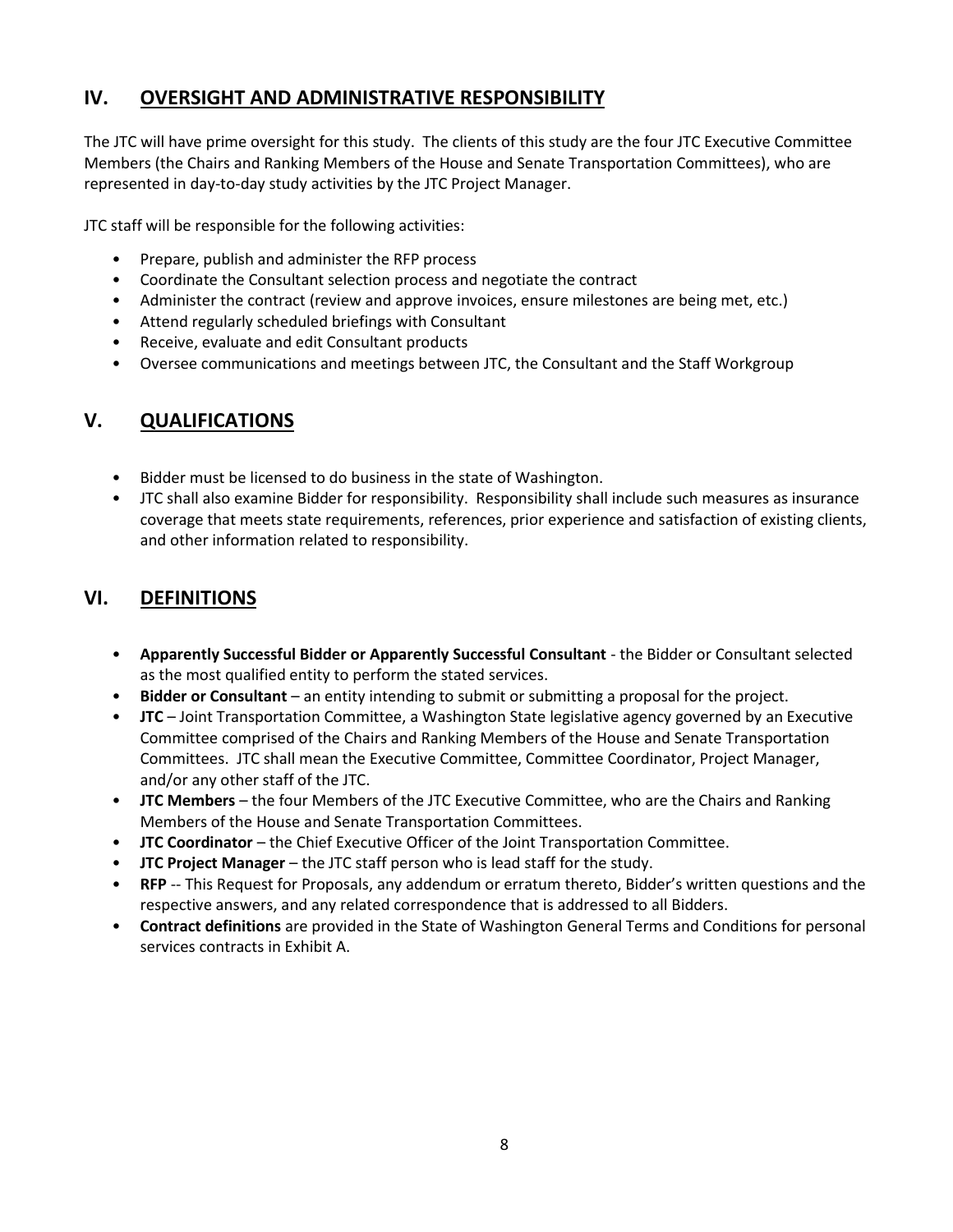### **VII. HELPFUL RESOURCES**

The following resources are provided for convenience and additional background for preparation of proposals. These resources are not exhaustive, and should not be solely relied upon to the form the basis of a proposal or any subsequent recommendations.

WSTC primary enabling statues [RCW 47.01.051](http://app.leg.wa.gov/RCW/default.aspx?cite=47.01.051) – [47.01.075](http://app.leg.wa.gov/RCW/default.aspx?cite=47.01.075) Tolling authority[, RCW 47.56.850](http://app.leg.wa.gov/RCW/default.aspx?cite=47.56.850) and [47.46.100](http://leg.wa.gov/JTC/Documents/Studies/CommissionStudy/RolesofTransportationCommissionsUS.pdf) WSTC functions related to ferries in [RCW 47.60.315](http://app.leg.wa.gov/RCW/default.aspx?cite=47.60.315) and [47.64](http://app.leg.wa.gov/RCW/default.aspx?cite=47.64) [2011 study of transportation governance](http://leg.wa.gov/JTC/Documents/Studies/CommissionStudy/2011%2050-state%20review%20of%20transportation%20governance.pdf) by the National Conference of State Legislatures [2016 study of transportation governance](http://leg.wa.gov/JTC/Documents/Studies/CommissionStudy/2016%2050%20state%20review%20of%20transportation%20governance%20and%20finance.pdf) by AASHTO

[2011 JTC Study, Evaluation of State-Level Transportation Plans](http://leg.wa.gov/JTC/Documents/Studies/Planning%20Study/Final_PlanningStudy_011211.pdf) [White paper on evaluation of state-level transportation plans, 2011](http://leg.wa.gov/JTC/Documents/Studies/Planning%20Study/FinalWhitePaper_Planning.pdf) [Appendix, Evaluation of State-Level Transportation Plans, 2011](http://leg.wa.gov/JTC/Documents/Studies/Planning%20Study/WhitePaperAppendixFinal.pdf)

### **VIII. PROJECT BUDGET**

The budget for this project shall not exceed a maximum of **\$100,000**. Any resulting contract for this project will be subject to the standard state of Washington General Terms and Conditions for personal services contracts. A copy is attached to this RFP as Exhibit A.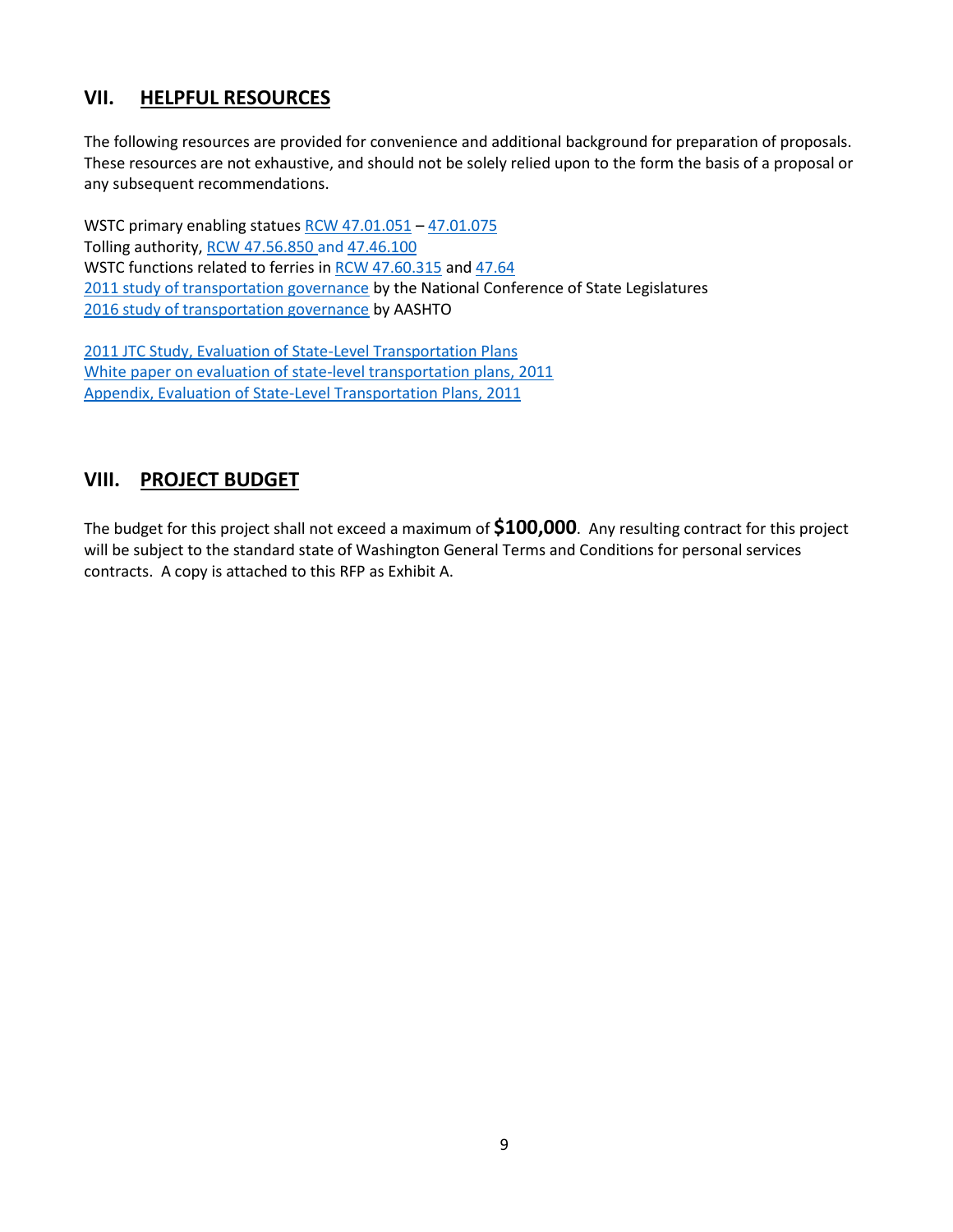#### **IX. INSTRUCTION TO BIDDERS**

#### **A. SUBMISSION OF PROPOSAL**

NOTE: All times listed below refer to local time in Olympia, Washington.

- 1. A Letter of Intent to Bid must be submitted either electronically or by paper copy by 5:00 p.m., local time in Olympia, on May 22, 2017, and must include company name, address and email address.
- 2. Bidders must submit seven copies of the proposal and one electronic PDF copy on CD.
- 3. Bidders must include one paper copy of two samples of previous work similar to this type of project and the internet link to these samples or an electronic copy on CD.
- 4. Proposals are due no later than 5:00 p.m., local time in Olympia, on June 2, 2017, whether mailed or hand delivered. Late proposals will not be accepted and will be automatically disqualified. Proposals should be submitted to:

Joint Transportation Committee (JTC) Sonia Plasencia, RFP Coordinator P.O. Box 40937 606 Columbia Street NW, #105 Olympia, WA 98504-0937

- 5. Selected bidders will be required to attend oral interviews on June 22, 2017, at JTC's offices in Olympia and provide presentations at their expense. Selected bidders will be notified of the time of their scheduled interview and presentation.
- 6. All proposals and accompanying documentation become the property of the JTC and will not be returned.
- 7. JTC will not be liable for any costs associated with preparation and presentation of a proposal submitted in response to this RFP. The Bidder assumes responsibility for the travel and associated costs of Bidder personnel as they relate to bidding on this project.
- 8. In the event it becomes necessary to revise any part of this RFP, an addendum or erratum will be provided to all Bidders who submitted a Letter of Intent to bid.
- 9. After submission, Bidders will not be allowed to amend their proposal. Responses consisting solely of marketing material are not acceptable and will be rejected.
- 10. Questions regarding this RFP should be directed to Sonia Plasencia, RFP Coordinator, as the single point of contact for this solicitation, by email only to Sonia.Plasencia@leg.wa.gov. Inquiries concerning clarification of some aspect of the RFP will be accepted beginning at 9:00 a.m. on May 12, 2017. No inquiries concerning the RFP will be accepted after 5:00 p.m., local time in Olympia, on May 22, 2017. By May 24, 2017, responses to inquiries will be transmitted to all Bidders who have submitted a Letter of Intent to Bid.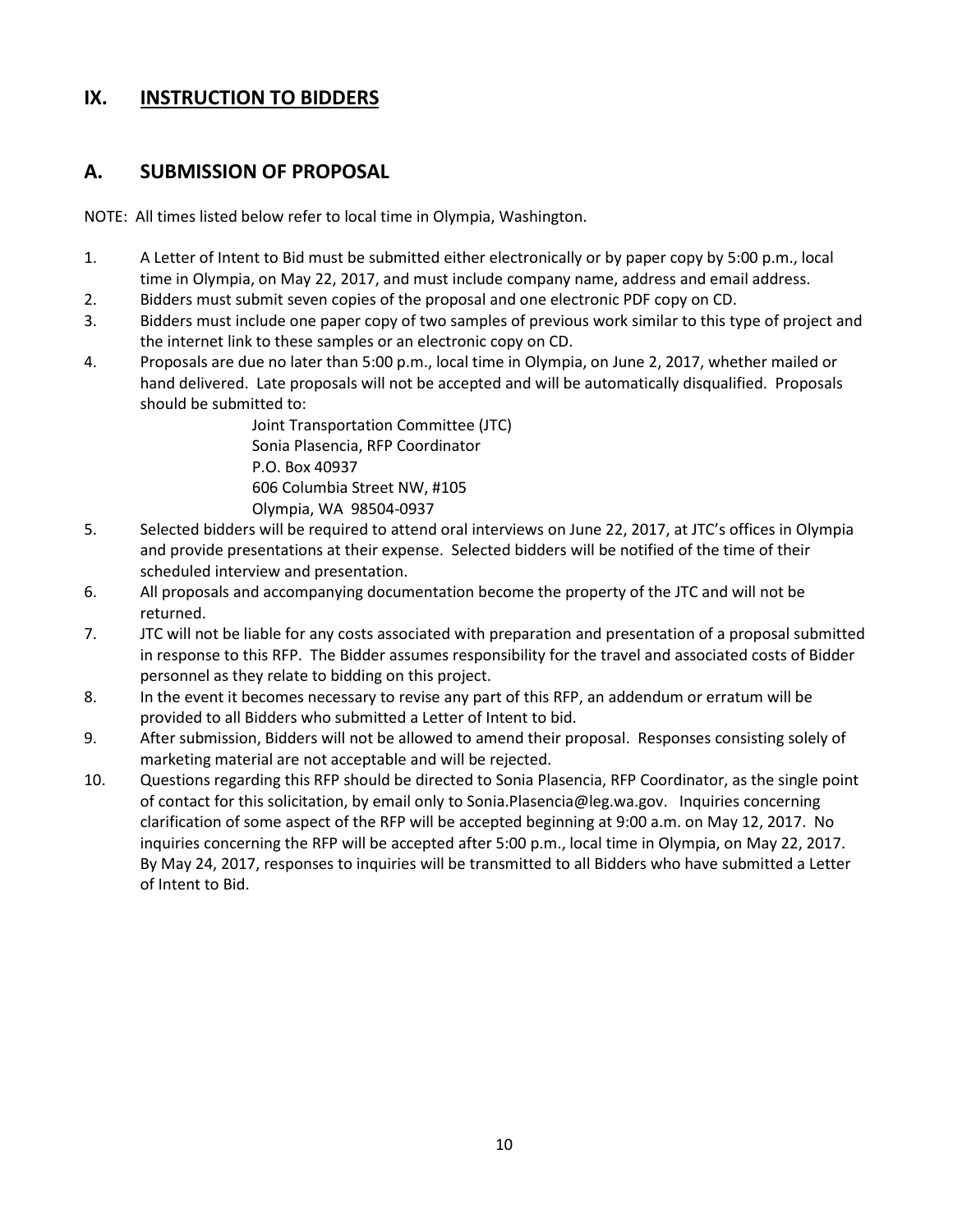# **B. LETTER OF SUBMITTAL**

The Letter of Submittal and the attached Certification and Assurances form (Exhibit B) must each be signed and dated by a person authorized to legally bind the Bidder to a contractual relationship, e.g., the President or Executive Director if a corporation, the managing partner if a partnership, or the proprietor if a sole proprietorship. Along with introductory remarks, the Letter of Submittal is to include by attachment the following information about the Bidder and any proposed subcontractors:

- 1. Name, address, principal place of business, telephone number, and email address of legal entity or individual with whom contract would be written.
- 2. Name, address, and telephone number of each principal officer (President, Vice President, Treasurer, Chairperson of the Board of Directors, etc.).
- 3. Legal status of the Bidder (sole proprietorship, partnership, corporation, etc.) and the year the entity was organized to do business as the entity now substantially exists.
- 4. Federal Employer Tax Identification number or Social Security number and the Washington Uniform Business Identification (UBI) number issued by the state of Washington Department of Revenue.
- 5. Location of the facility from which the Bidder would operate.
- 6. The names of any Washington State employees or former Washington State employees employed or on the firm's governing board as of the date of the proposal. Include their position and responsibilities within the Consultant's organization. If following a review of this information, it is determined by the JTC that a conflict of interest exists, the Bidder may be disqualified from further consideration for the award of a contract.

### **C. PROPOSAL FORMAT**

Seven copies of the proposal must be submitted on eight and one-half by eleven (8 1/2x11) inch paper with tabs separating the major sections of the proposal and one electronic PDF copy on CD. The five major sections of the proposal are to be submitted in the order noted below:

- 1. Letter of Submittal, including signed Certifications and Assurances (Exhibit B).
- 2. Technical Approach
	- The Technical Approach should respond to Tasks 1-8 of the Scope of Work, Section ll of this RFP, not to exceed ten pages. This page limitation does not include resumes, qualifications, work samples, the Letter of Submittal or signed Certifications and Assurances form.
	- The Technical Approach should describe the approaches, methodologies, and techniques that will be used to undertake each of these tasks and produce the deliverables; and shall identify each person responsible for each task. It should describe in as much detail as possible the anticipated tasks, levels of effort, schedules, and coordination work required to undertake the Tasks.
- 3. Management Approach
	- The Management Approach shall describe how the Consultant's firm proposes to organize, manage, control, and report on the status of the study. Identify all critical milestones. It should include the following:
		- o A statement of qualifications to conduct this work.
		- $\circ$  Identification of the individual(s) who will do the actual work being proposed, with attached professional resumes. Please keep resumes as concise as possible.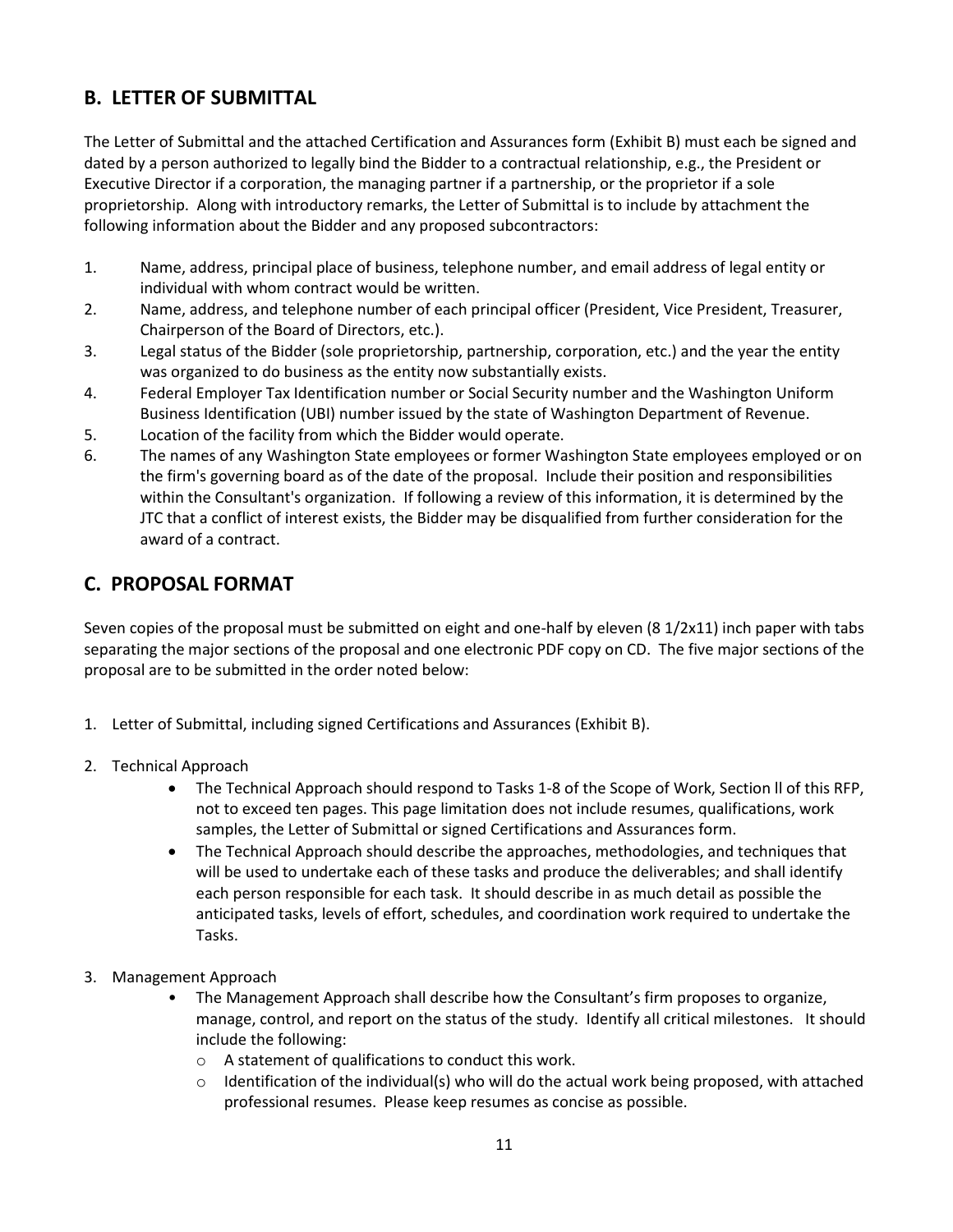- $\circ$  An organization chart indicating the lines of authority for all personnel involved in performance of the potential contract.
- $\circ$  A description of staff responsibilities and the amount of time they will devote to the project by task or topic area.
- $\circ$  Bidders must include one paper copy of two samples of previous work similar to this type of project and the Internet link to these samples or an electronic copy on CD.
- 4. Cost Approach
	- The total cost of this work in a detailed budget, including direct and indirect labor, travel, and any other expenses (itemized). The cost description shall identify projected work hours and hourly rate(s) for each employee who will be assigned to this project, by name and task.
- 5. References
	- Include three references with whom your firm and the proposed Consultant Project Manager have done similar work. For each reference, include name, title, organization, address, phone number and email address. References shall not include staff of the Joint Transportation Committee, nor Washington State House or Senate Transportation Committee staff.

### **X. EVALUATION CRITERIA**

Proposals will be reviewed and evaluated by a panel selected by the JTC. After the initial evaluations, the JTC will select a small group of Bidders as finalists for oral interviews and presentations to the evaluation panel. Commitments made by the Bidder at the oral interview, if any, will be considered binding. The score from the oral presentation will be considered independently and will determine the apparently successful bidder.

Written proposals submitted in response to this RFP will be evaluated and weighted on the following three categories. This evaluation will be used solely for selecting Bidders to be invited to make an oral presentation.

- Technical Approach (45%)
	- o Proposed project approach and methodology
	- o Quality of work plan
	- o Feasibility of proposed schedule
	- o Description of proposed deliverables
- Management Approach (50%)
	- o Project team structure internal controls
	- o Staff qualifications and resumes
	- o Relevant experience with projects of similar complexity and type
	- o Other applicable experience
- Cost Approach (5%)
	- o Quality of detailed budget
	- o Reasonableness of cost approach
	- o Total project cost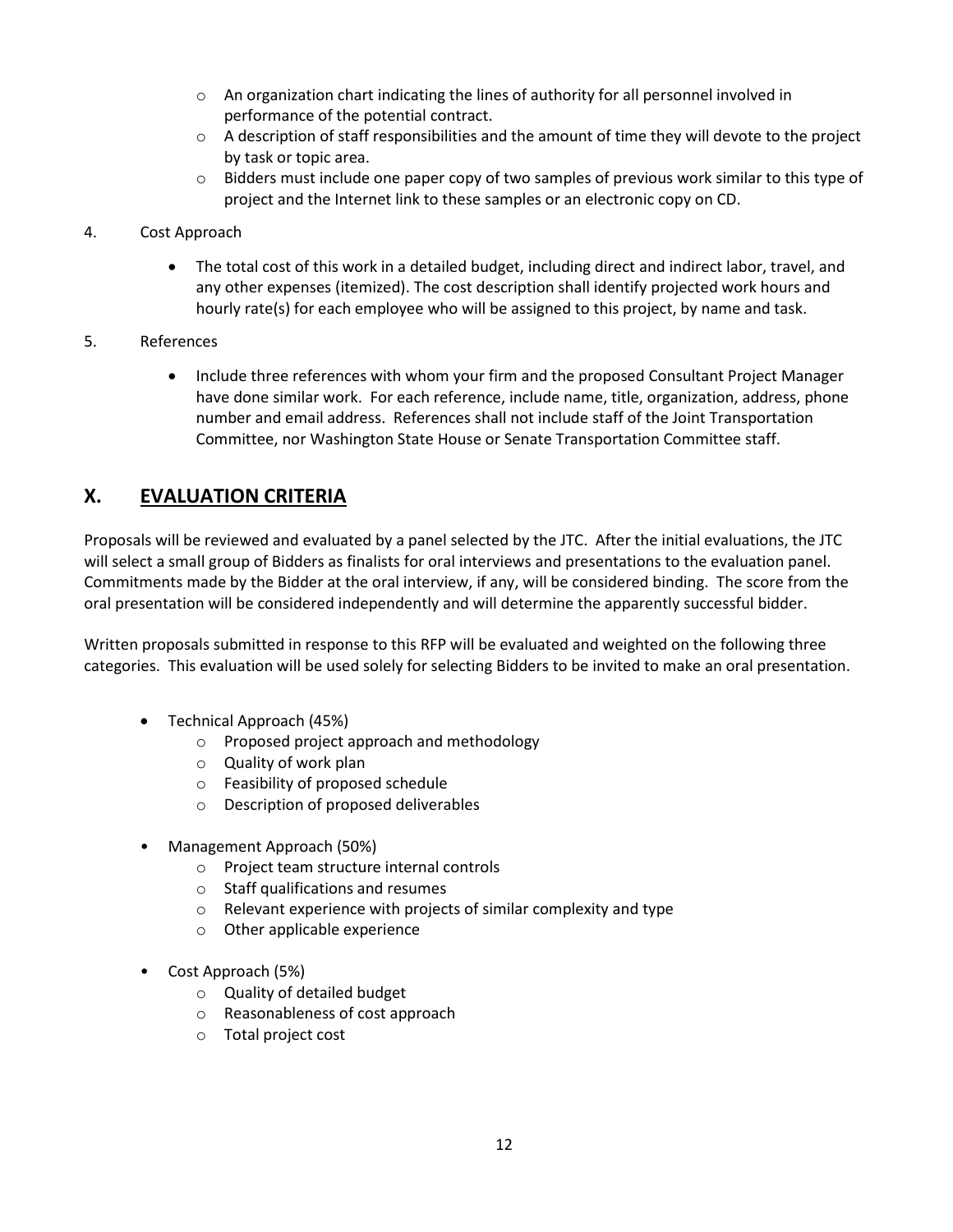### **XI. ESTIMATED SCHEDULE OF ACTIVITIES**

Letters of Intent to Bid due May 22, 2017 Due date for proposals and all the state of the date of the June 2, 2017 Oral Interviews **June 22, 2017** Announce apparently successful Bidder June 26, 2017 Estimated contract start date July 3, 2017 Kick-off meeting with Staff Workgroup Early July 2017 Conference call(s) with four JTC Members September, October, as needed Draft Report due November 2, 2017 Present draft report to JTC November 14, 2017 Draft final report due **December 4, 2017** 

#### **XII. PROPRIETARY INFORMATION**

All proposals received shall become public record, but shall remain confidential until the successful bidder resulting from this RFP, if any, is announced. Thereafter, proposals shall be available for public inspection and copying as required by Chapter 42.56 RCW (the principal Washington State statute pertaining to accessibility to public records) except as exempted in that chapter or by other law. Bidders are advised that the permissible exemptions from public disclosure pursuant to Chapter 42.56 RCW are very narrow in scope and will be strictly construed. In the event that a bidder desires to claim portions of its proposal as exempt from disclosure under the provisions of the aforementioned RCW, it is incumbent upon that bidder to clearly identify those portions in a proposal transmittal letter. The transmittal letter must identify the page and particular exemption(s) from disclosure upon which it is making its claim. Further, each page claimed to be exempt must be clearly identified by the word "CONFIDENTIAL" printed on the lower right-hand corner of the page. Designating the entire proposal as confidential is not acceptable and will not be honored.

NOTE: The proposal of the successful bidder will be attached to the resulting contract and incorporated therein by that attachment. Therefore, as part of a public state agency contract, the entirety of the successful bidder's proposal will be subject to public disclosure regardless of any claim of confidentiality or previously applicable statutory exemption. Nevertheless, should a successful bidder obtain a court order from a Washington State court of competent jurisdiction prohibiting disclosure of parts of its proposal prior to the execution of the contract incorporating the same, the JTC shall comply with the court order. The burden is upon the successful bidder to evaluate and anticipate its need to maintain confidentiality and to proceed accordingly. Timeliness will be of the essence; a delay in execution of the contract to accommodate a petition to the courts will not be allowed.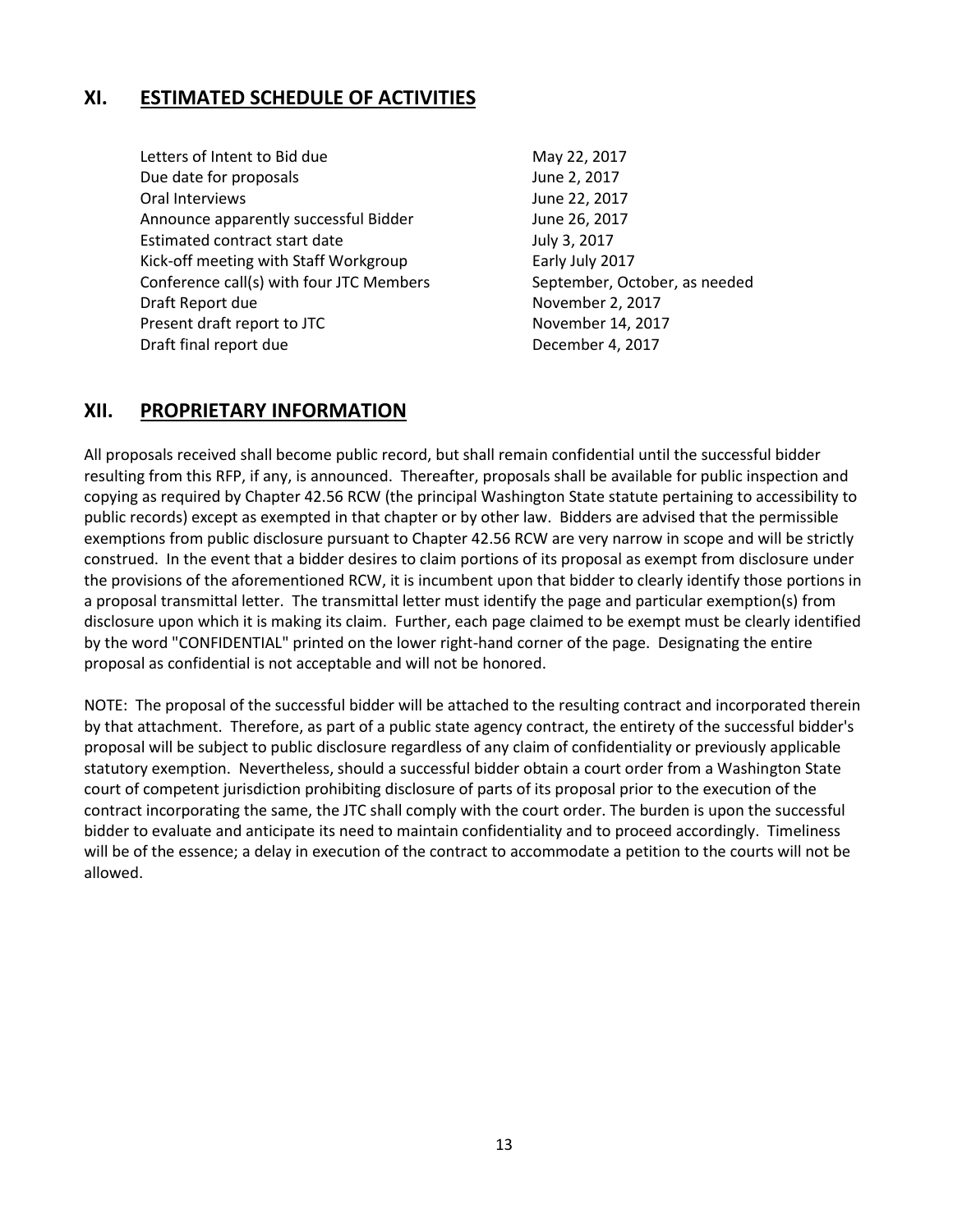### **XIII. JTC RIGHTS**

- 1. Determination of clarity and completeness in the responses to any of the provisions in this RFP will be made solely by the JTC. The JTC reserves the right to require clarification, additional information, and materials in any form relative to any or all of the provisions or conditions of this RFP.
- 2. The JTC reserves the right to reject any or all proposals at any time prior to the execution of a contract acceptable to the JTC, without any penalty to the JTC.
- 3. The JTC intends to award the contract to the Bidder with the best combination of attributes based on the evaluation criteria listed in Section X of this RFP. This RFP does not, however, obligate the JTC to contract for services herein.
- 4. Should the JTC fail to negotiate a contract with the Apparently Successful Bidder, the JTC reserves the right to negotiate and contract with the next most qualified Bidder.
- 5. The JTC reserves the right to waive specific terms and conditions contained in this RFP.
- 6. It shall be understood by Bidders that their proposal is predicated upon acceptance of all terms and conditions contained in this RFP unless the Bidder has obtained such a waiver, in writing, from the JTC prior to submission of the proposal. Any such waiver will be granted to all Bidders.
- 7. The JTC reserves the right, at its sole discretion, to waive minor administrative irregularities contained in any Bidder's proposal.

Thank you for your interest.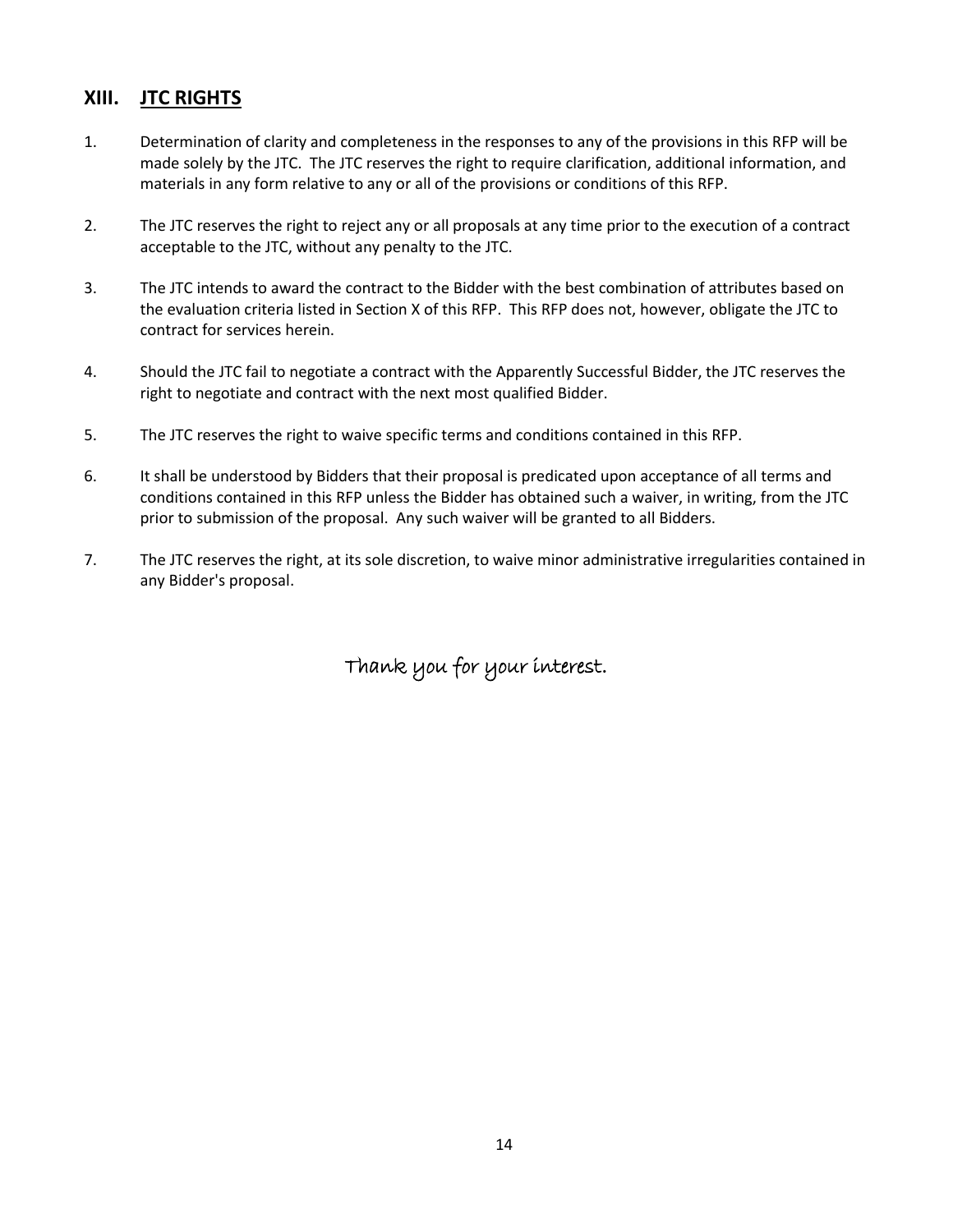#### **GENERAL TERMS AND CONDITIONS**

DEFINITIONS -- As used throughout this contract, the following terms shall have the meaning set forth below:

- A. The "Joint Transportation Committee," or "JTC," shall mean the Washington State Joint Transportation Committee, any division, section, office, unit, or other entity of JTC or any of the officers or other officials lawfully representing the JTC.
- B. "Contractor" shall mean that firm, provider, organization, individual, or other entity performing services under this contract, and shall include all employees of the Contractor.
- C. "Subcontractor" shall mean one not in the employment of the Contractor, who is performing all or part of those services under this contract under a separate contract with the Contractor. The terms "Subcontractor" and "Subcontractors" means Subcontractor(s) in any tier.

ADVANCE PAYMENTS PROHIBITED -- No payment in advance or in anticipation of services or supplies to be provided under this contract shall be made by JTC.

CHANGE OF CONTROL OR PERSONNEL -- Contractor shall promptly and in any case within twenty-four (24) hours notify the JTC Project Manager in writing:

- 1. If any of the representations and warranties of the Contractor set forth in this contract shall cease to be true at any time during the term of this contract;
- 2. Of any material change in the Contractor's management staff;
- 3. Of any change in control of the Contractor or in the business structure of the Contractor;
- 4. Of any other material change in the Contractor's business, partnership, or corporate organization relating to this engagement. All written notices regarding changes in management staff shall contain the same information about newly assigned management staff as was requested by JTC in the RFP and such additional information as may be requested by the JTC. For purposes hereof, the term "management staff" shall mean those persons identified as senior management in any response to a RFP or who otherwise will exercise a major administrative role or major policy or consultant role to the provision of the Contractor's services hereunder. All written notices regarding changes in control of the Contractor shall contain the same information about any new controlling entity as was requested by JTC in the RFP regarding the Contractor and such additional information as may be requested by JTC.

Approval of these changes rests solely with JTC and will not be unreasonably withheld.

CHANGES AND MODIFICATIONS -- The JTC may, at any time, by written notification to the Contractor, make changes in the general scope of the services to be performed under the contract. If any such changes cause an increase or decrease in the cost of, or the time required for the performance of this contract, an equitable adjustment may be made in the contract price or period of performance, or both, and the contract shall be modified in writing accordingly. Any claim by the Contractor for adjustment under this clause must be asserted within thirty (30) days from the date of Contractor's receipt of the notice of such change; *provided*, however, that the JTC may, upon determining that the facts justify such action, receive and act upon such claim asserted at any time prior to final payment under this contract. Failure to agree to any adjustment shall be a dispute concerning a question of fact within the meaning of the clause of this contract entitled "Disputes." However, nothing in this clause shall excuse the Contractor from proceeding with the contract as changed.

CONFLICT OF INTEREST -- JTC may, by written notice to the Contractor, terminate this contract if it is found after due notice and examination by the JTC that there is a violation of the State Ethics Law Chapter 42.52 RCW; or any similar statute involving the Contractor in the procurement of, or performance under, this contract.

In the event this contract is terminated as provided above, JTC shall be entitled to pursue the same remedies against the Contractor as it could pursue in the event of a breach of the contract by the Contractor. The rights and remedies of JTC provided for in this clause shall not be exclusive and are in addition to any other rights and remedies provided by law. The existence of facts upon which the JTC makes any determination under this clause shall be an issue and may be reviewed as provided in the "Disputes" clause of this contract.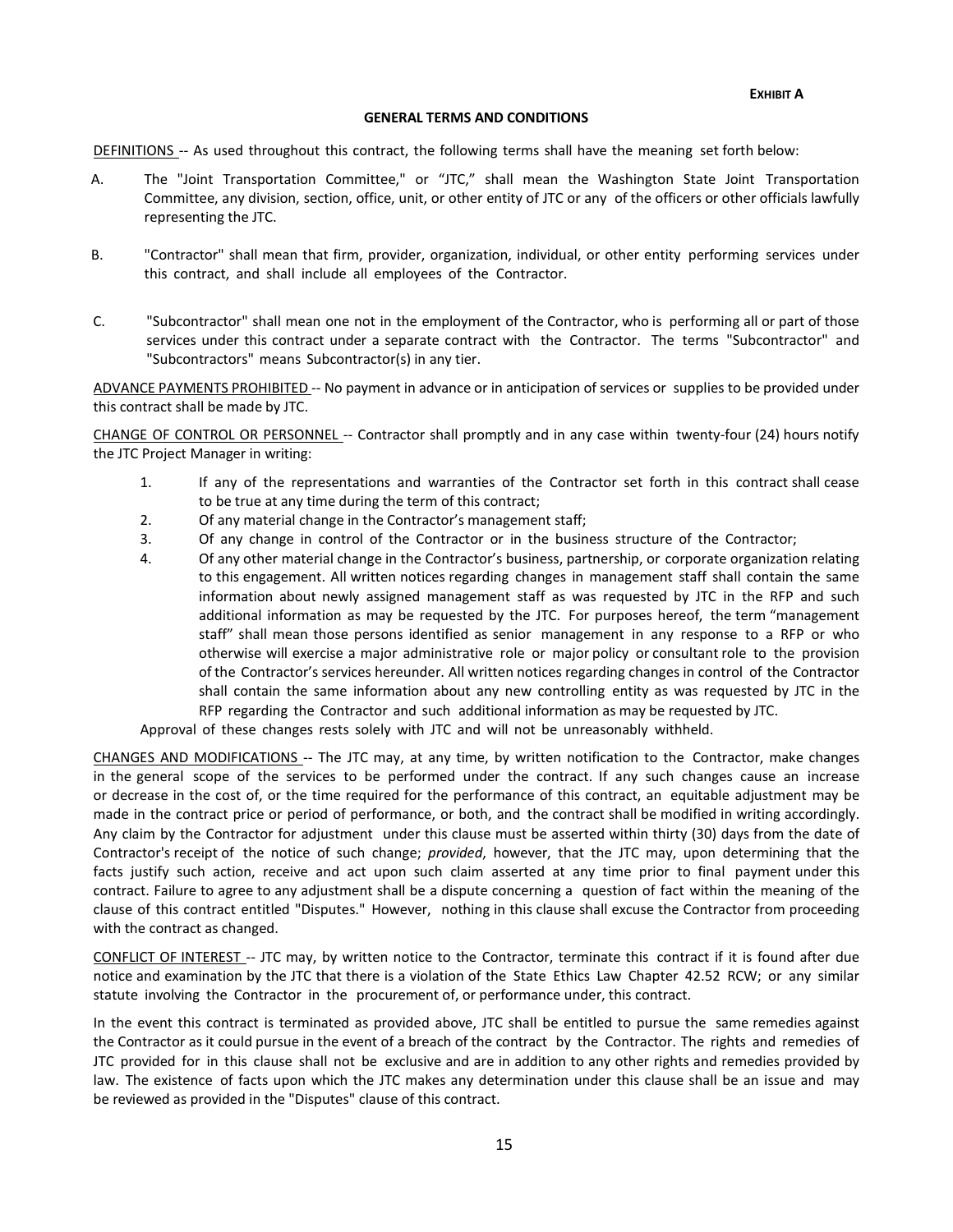CONTRACTOR NOT EMPLOYEE OF THE AGENCY -- The Contractor and his or her employees or agents performing under this contract are not employees or agents of JTC. The Contractor will not hold himself/herself out as or claim to be an officer or employee of JTC or of the state of Washington by reason hereof, nor will the Contractor make any claim or right, privilege or benefit which would accrue to an employee under Chapter 41.06 RCW.

COVENANT AGAINST CONTINGENT FEES -- The Contractor warrants that no person or selling agent has been employed or retained to solicit or secure this contract upon an agreement or understanding for a commission, percentage, brokerage, or contingent fee, excepting bona fide employees or bona fide established agent maintained by the Contractor for the purpose of securing business. JTC shall have the right, in the event of breach of this clause by the Contractor, to annul this contract without liability or, at its discretion, to deduct from the contract price or consideration or recover by other means the full amount of such commission, percentage, brokerage or contingent fee.

DISPUTES – If a dispute should arise between the Contractor and JTC regarding the performance or expected outcomes of the contract, such dispute shall be referred to the JTC Committee Coordinator for review and decision. If the decision by the JTC Committee Coordinator is not satisfactory to the Contractor, the Contractor may request in writing that the dispute be reviewed by the Legislative Members of the JTC Executive Committee. Such written request shall be provided to the JTC Committee Coordinator within five (5) days following the Committee Coordinator's decision. The Committee Coordinator shall present the written request to the Legislative Members of the JTC Executive Committee at its earliest convenience for review and decision. The decision of the Legislative Members shall become final and binding.

Unless mutually agreed to by the JTC and the Contractor, the work to be performed under this agreement shall not be delayed or stopped during the review of a dispute either by the JTC Committee Coordinator or the JTC Executive Committee.

FORCE MAJEURE -- Neither party shall be liable to the other or deemed in default under this contract for any delay or failure to perform its obligations under this contract if such delay or failure arises from any cause or causes beyond the reasonable control of the parties and without fault or negligence of the parties, including and not limited to acts of God, war, riots, strikes, fire, floods, earthquakes, epidemics, or other similar circumstances.

GOVERNING LAW -- This contract shall be governed by the laws of the state of Washington. In the event of a lawsuit involving this contract, venue shall be proper only in Thurston County. The Contractor, by execution of this contract, acknowledges the jurisdiction of the courts of the state of Washington in this matter.

INDEMNIFICATION -- The contractor shall defend, protect, and hold harmless the state of Washington, JTC, or any employees thereof, from and against all claims, suits or actions arising from the Contractor's acts which are libelous or slanderous, which result in injury to persons or property, which violate a right of confidentiality, or which constitute an infringement of any copyright, patent, trademark, or trade name through use of reproduction of material of any kind.

INDUSTRIAL INSURANCE COVERAGE -- The Contractor shall provide or purchase industrial insurance coverage prior to performing work under this contract as required under Title 51 RCW. JTC will not be responsible for payment of industrial insurance premiums or for any other claim or benefit for this Contractor, or any Subcontractor or employee of the Contractor, which might arise under the industrial insurance laws during performance of duties and services under this contract.

LICENSING, ACCREDITATION AND REGISTRATION -- The Contractor shall comply with all applicable local, state and federal licensing, accreditation, and registration requirements and standards, necessary for the performance of this contract.

LIMITATION OF AUTHORITY -- Only the JTC shall have the express, implied, or apparent authority to alter, amend, modify or waive any clause or condition of this contract. Furthermore, any alteration, amendment, modification, or waiver of any clause or condition of this contract is not effective or binding unless made in writing and signed by the JTC.

NONASSIGNABILITY -- Neither this contract, nor any claim arising under this contract, shall be transferred or assigned by the Contractor.

NONDISCRIMINATION -- During the performance of this contract, the Contractor shall comply with all federal and state nondiscrimination laws, regulations, and policies.

NONCOMPLIANCE WITH NONDISCRIMINATION LAWS -- In the event of the Contractor's noncompliance or refusal to comply with any nondiscrimination law, regulation, or policy, this contract may be rescinded, canceled, or terminated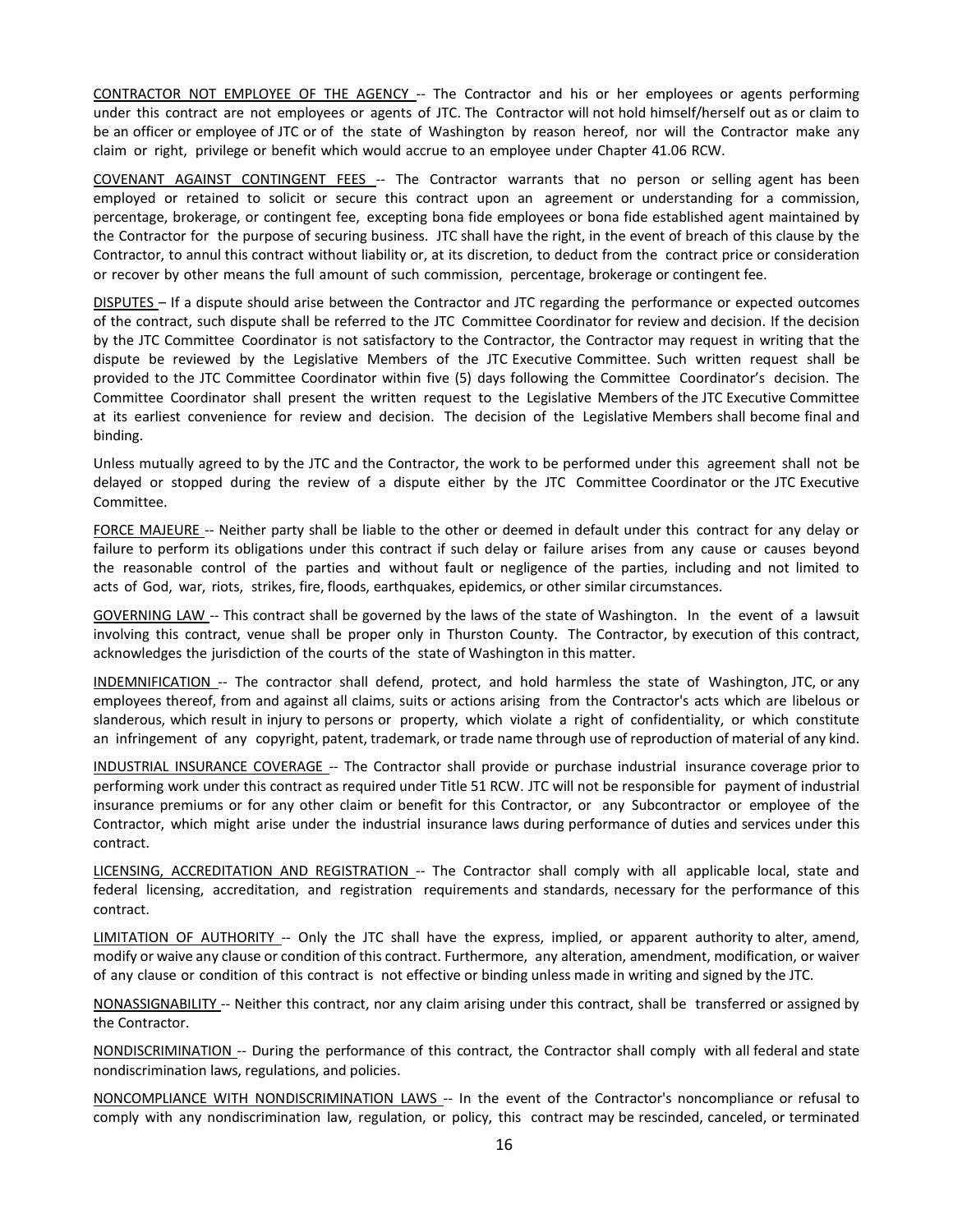in whole or in part, and the Contractor may be declared ineligible for further contracts with JTC. The Contractor shall, however, be given a reasonable time in which to cure this noncompliance. Any dispute may be resolved in accordance with the "Disputes" procedure set forth herein.

PAYMENT OF TAXES -- Contractor shall pay all applicable taxes assessed on the compensation received under this contract and shall identify and pay those taxes under Contractor's federal and state identification number(s).

RECORDS, DOCUMENTS AND REPORTS -- The Contractor shall maintain books, records, documents, data and other evidence of accounting procedures and practices which sufficiently and properly reflect all direct and indirect costs of any nature expended in the performance of this contract. These records shall be subject at all reasonable times to inspection, review, or audit by personnel duly authorized by the JTC, State Auditor or state or federal officials so authorized by law, regulation, or contract. The Contractor will retain all books, records, documents, and other materials relevant to this contract for six (6) years after the date of final payment, and make them available for inspection by persons authorized under this provision.

If any litigation, claim or audit is started before the expiration of the six (6) year period, the records shall be retained until all litigation claims, or audit findings involving the records have been resolved.

REGISTRATION WITH DEPARTMENT OF REVENUE -- The Contractor shall complete registration with the Department of Revenue, [http://dor.wa.gov/Content/Home/Default.aspx,](http://dor.wa.gov/Content/Home/Default.aspx) and be responsible for payment of all taxes due on payments made under this contract.

RIGHT OF INSPECTION -- The Contractor shall provide right of access to its facilities to the JTC, or any of its officers, or to any other authorized agent or official of the state of Washington or the federal government at all reasonable times, in order to monitor and evaluate performance, compliance, and/or quality assurance under this contract.

RIGHTS IN DATA -- Unless otherwise provided, data which originates from this contract shall be "works for hire" as defined by the U.S. Copyright Act and shall be owned by JTC. Data shall include, but not be limited to: working papers, reports, documents, pamphlets, advertisements, books, magazines, surveys, studies, computer programs, films, tapes, and/or sound reproductions. Ownership includes the right to copyright, patent, register, and the ability to transfer these rights.

Data which is delivered under the contract, but which does not originate therefrom shall be transferred to JTC with a nonexclusive, royalty-free, irrevocable license to publish, translate, reproduce, deliver, perform, dispose of, and to authorize others to do so; *provided*, that such license shall be limited to the extent which the Contractor has a right to grant such a license. The Contractor shall exert all reasonable effort to advise JTC, at the time of delivery of data furnished under this contract, of all known or potential invasions of privacy contained therein and of any portion of such document which was not produced in the performance of this contract. JTC shall receive prompt written notice of each notice of claim of copyright infringement received by the Contractor with respect to any data delivered under this contract. JTC shall have the right to modify or remove any restrictive markings placed upon the data by the Contractor.

SAFEGUARDING OF INFORMATION -- The use or disclosure by any party of any information concerning JTC for any purpose not directly connected with the administration of JTC or the Contractor's responsibilities with respect to services provided under this contract is prohibited except by written consent of the JTC.

SAVINGS -- In the event funding from state, federal, or other sources is withdrawn, reduced, or limited in any way after the effective date of this contract and prior to normal completion, JTC may terminate the contract under the "Termination for Convenience" clause, without the five-day notice requirement, subject to renegotiation under those new funding limitations and conditions.

SCOPE OF CONTRACT -- This contract and the attachments incorporate all the contracts, covenants, and understandings between the parties concerning the subject matter, and all such covenants, agreements, and understandings have been merged into this contract. No prior contract or understandings, verbal or otherwise, of the parties or their agents shall be valid or enforceable unless embodied in this contract.

SEVERABILITY – The provisions of this contract are intended to be severable. If any term or provision is illegal or invalid for any reason whatsoever, such illegality or invalidity shall not affect the validity of the remainder of the contract.

SUBCONTRACTING -- Neither the Contractor nor any Subcontractor shall enter into subcontracts for any of the work contemplated under this contract without obtaining prior written approval of the JTC.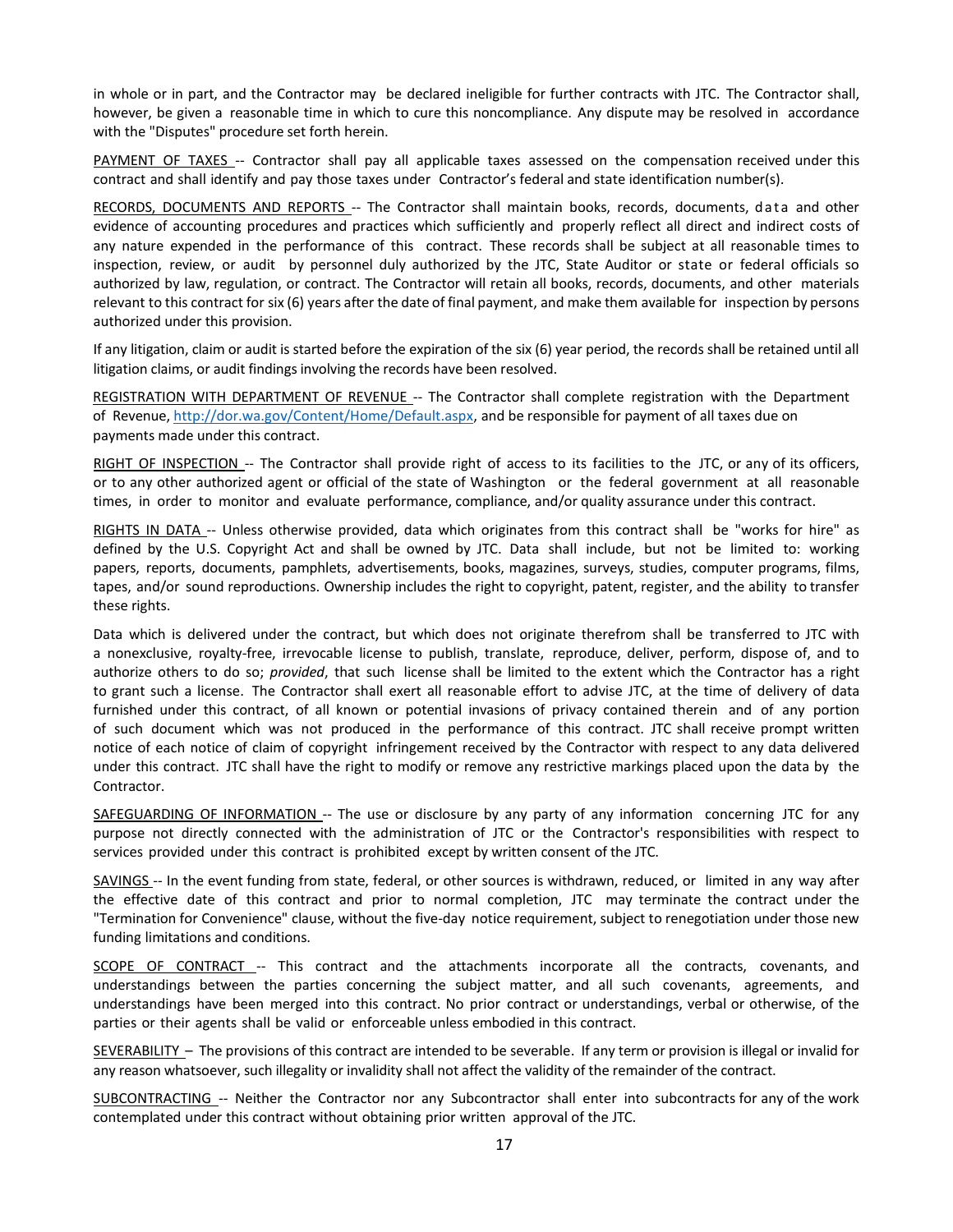TERMINATION FOR CAUSE – In the event the JTC determines the Contractor has failed to comply with the conditions of this contract in a timely manner, the JTC has the right to suspend or terminate this contract. In such event the Contractor shall be liable for damages as authorized by law including, but not limited to, any cost difference between the original contract and the replacement or cover contract and all administrative costs directly related to the replacement contract, e.g., cost of the mailing, advertising, and staff time.

A termination shall be deemed a "Terminate for Convenience" if it is determined that the Contractor (i) was not in default, or (ii) failure to perform was outside of his or her control, fault or negligence.

TERMINATION FOR CONVENIENCE -- Except as otherwise provided in this contract, the JTC may, by five (5) days written notice, beginning on the second day after the mailing, terminate this contract in whole or in part when it is in the best interests of JTC. If this contract is so terminated, JTC shall be liable only for payment in accordance with the terms of this contract for services rendered prior to the effective date of termination.

TERMINATION PROCEDURE -- Upon termination of this contract, JTC, in addition to any other rights provided in this contract, may require the Contractor to deliver to JTC any property specifically produced or acquired for the performance of such part of this contract as has been terminated. The provisions of the "Treatment of Assets" clause shall apply in such property transfer.

JTC shall pay to the Contractor the agreed upon price, if separately stated, for completed work and services accepted by JTC, and the amount agreed upon by the Contractor and JTC for (i) completed work and services for which no separate price is stated, (ii) partially completed work and services, (iii) other property or services which are accepted by JTC, and (iv) the protection and preservation of property, unless the termination is for default, in which case the JTC shall determine the extent of the liability of JTC. Failure to agree with such determination shall be a dispute within the meaning of the "Disputes" clause of this contract. JTC may withhold from any amounts due the Contractor such sum as the JTC determines to be necessary to protect JTC against potential loss or liability.

The rights and remedies of JTC provided in this section shall not be exclusive and are in addition to any other rights and remedies provided by law or under this contract.

After receipt of a notice of termination, and except as otherwise directed by the JTC, the Contractor shall:

- 1. Stop work under the contract on the date, and to the extent specified, in the notice;
- 2. Place no further orders or subcontracts for materials, services, or facilities except as may be necessary for completion of such portion of the work under the contract as is not terminated;
- 3. Assign to JTC, in the manner, at the times, and to the extent directed by the JTC, all of the rights, title, and interest of the Contractor under the orders and subcontracts so terminated, in which case JTC has the right, at its discretion, to settle or pay any or all claims arising out of the termination of such orders and subcontracts;
- 4. Settle all outstanding liabilities and all claims arising out of such termination of orders and subcontracts, with the approval or ratification of the JTC to the extent the JTC may require, which approval or ratification shall be final for all the purposes of this clause;
- 5. Transfer title to JTC and deliver in the manner, at the times, and to the extent directed by the JTC any property which, if the contract has been completed, would have been required to be furnished to JTC;
- 6. Complete performance of such part of the work as shall not have been terminated by the JTC; and
- 7. Take such action as may be necessary, or as the JTC may direct, for the protection and preservation of the property related to this contract which is in the possession of the Contractor and in which JTC has or may acquire an interest.

#### TREATMENT OF ASSETS --

- 1. Title to all property furnished by JTC shall remain in JTC's office. Title to all property furnished by the Contractor, for the cost of which the Contractor is entitled to be reimbursed as a direct item of cost under this contract, shall pass to and vest in JTC upon delivery of such property by the vendor. Title to other property, the cost of which is reimbursable to the Contractor under this contract, shall pass to and vest in JTC upon (i) issuance for use of such property in the performance of this contract, or (ii) commencement of use of such property in the performance of this contract, or (iii) reimbursement of the cost thereof by JTC in whole or in part, whichever first occurs.
- 2. Any property of JTC furnished to the Contractor shall, unless otherwise provided herein or approved by the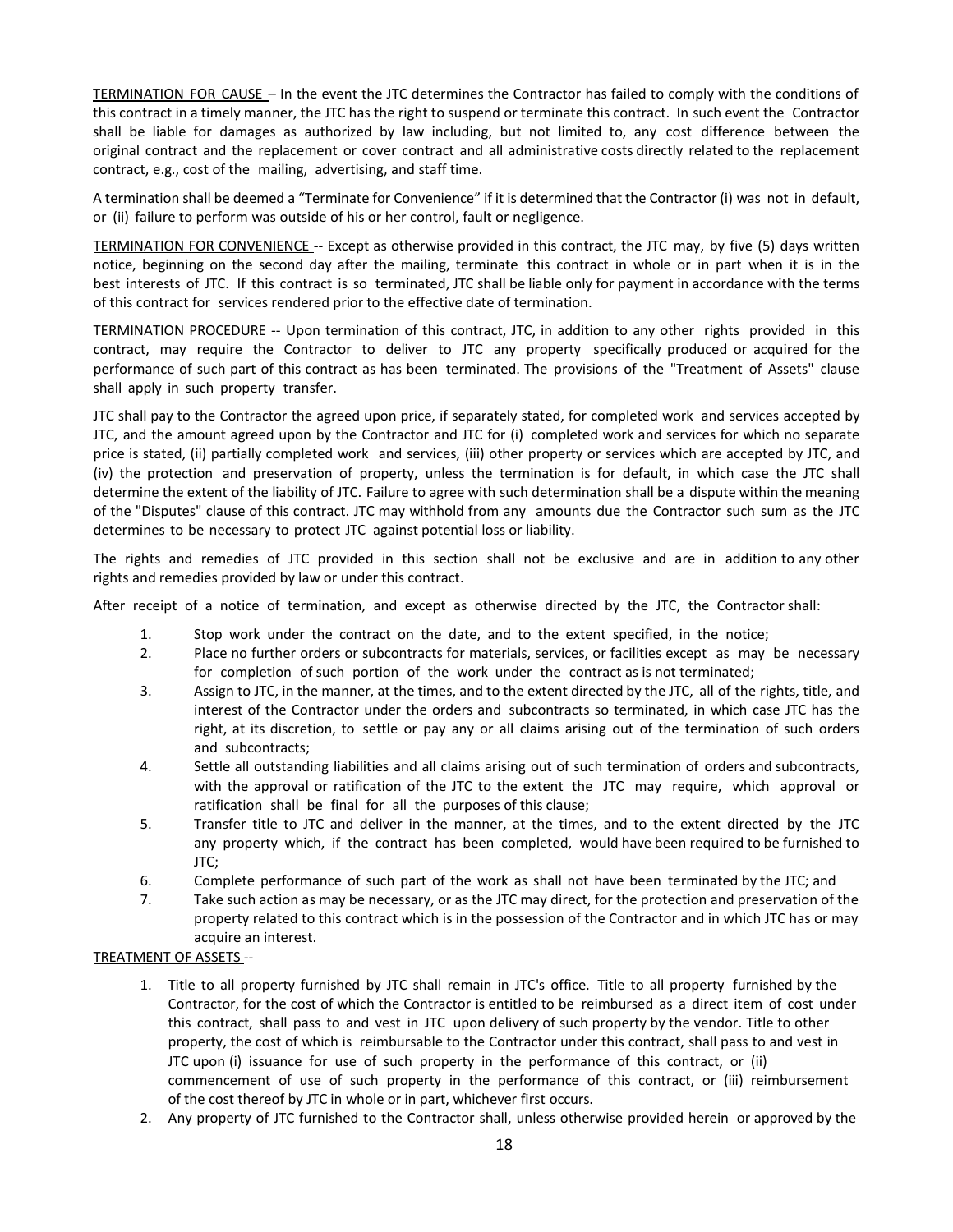JTC, be used only for the performance of this contract.

- 3. The Contractor shall be responsible for any loss or damage to property of JTC which results from the negligence of the Contractor or which results from the failure on the part of the Contractor to maintain and administer that property in accordance with sound management practices.
- 4. If any JTC property is lost, destroyed or damaged, the Contractor shall notify JTC immediately and shall take all reasonable steps to protect that property from further damage.
- 5. The Contractor shall surrender to JTC all property of JTC prior to settlement upon completion, termination, or cancellation of this contract.
- 6. All reference to the Contractor under this clause shall also include Contractor's employees, agents, or Subcontractors.

WAIVER OF DEFAULT -- Waiver of any default shall not be deemed to be a waiver of any subsequent default. Waiver of breach of any provision of the contract shall not be deemed to be a waiver of any other or subsequent breach and shall not be construed to be a modification of the terms of the contract unless stated to be such in writing, signed by the JTC and attached to the original contract.